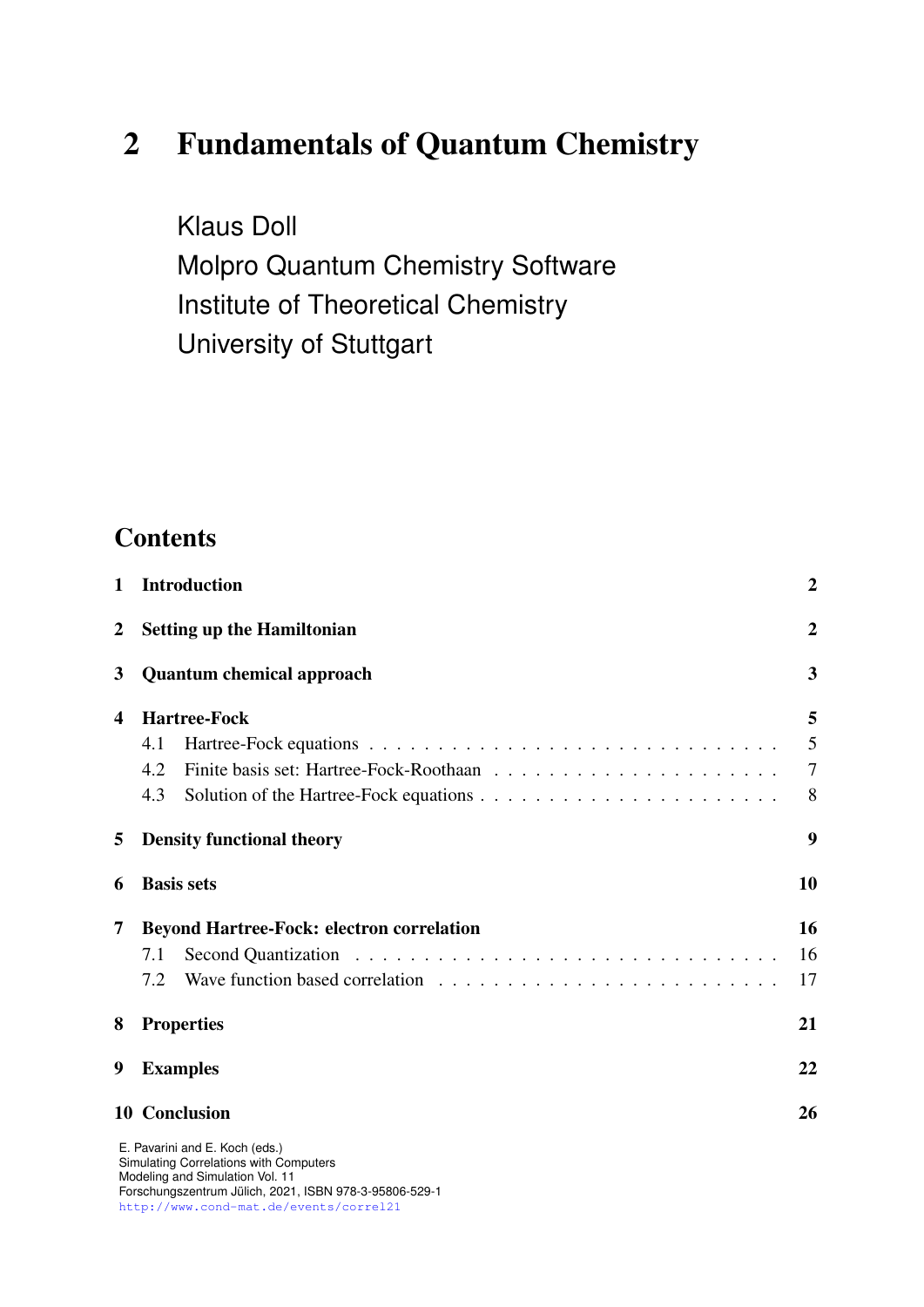## <span id="page-1-0"></span>1 Introduction

When the Schrödinger equation and quantum mechanics were invented, the hydrogen atom was the first system targeted. The field of quantum chemistry may be considered to start also at this point, or alternatively when the first molecule,  $H_2$ , was addressed.

The research in this field involves enormous calculations, and thus a major advance came with electronic computers. Programming languages and compilers facilitate code development, and since a few decades, computer codes for electronic structure calculations have been developed and continuously grow.

This chapter will deal with quantum chemical methods. They usually start from a Hartree-Fock calculation, and are followed by a correlation (post-Hartree-Fock) calculation. This way of including electron correlation is wave function based. As a numerical tool, basis sets (usually Gaussian basis sets) are introduced. The notion *ab initio* calculations is used in this context, with the denotation that there are no parameters fitted to experiment.

Density functional theory is at the border of quantum chemistry, and will be treated in other chapters of this book. A short section on density functional theory has been included also in this chapter, to establish the connection between Hartree-Fock and density functional theory. This chapter aims at introducing basic notions of the field. For further reading, a couple of

textbooks can be recommended, e.g. [\[1–](#page-26-0)[6\]](#page-26-1).

## <span id="page-1-1"></span>2 Setting up the Hamiltonian

For the electronic structure problem, we will consider a total energy expression which initially consists of kinetic energy contributions (electrons, nuclei) and the Coulomb interaction. In a simple example, we consider two atoms (figure [1\)](#page-1-2).



<span id="page-1-2"></span>Fig. 1: A simple example with two atoms, separated by a distance  $r_{ij}$ .

The Coulomb interaction of the nuclei can be expressed as

$$
V(r_{ij}) = \frac{q_i q_j}{4\pi\epsilon_0 r_{ij}} =: \frac{q_i q_j}{r_{ij}},
$$
\n(1)

where atomic units ( $\hbar = m_{el} = e = 4\pi\epsilon_0 = 1$ ) have been used in the last step. The kinetic energy consists of contributions due to the nuclei and  $N$  electrons

$$
E_{\text{kinetic}} = \frac{1}{2} M_i \vec{v}_i^2 + \frac{1}{2} M_j \vec{v}_j^2 + \sum_{k=1}^N \frac{1}{2} m_{el} \vec{v}_k^2.
$$
 (2)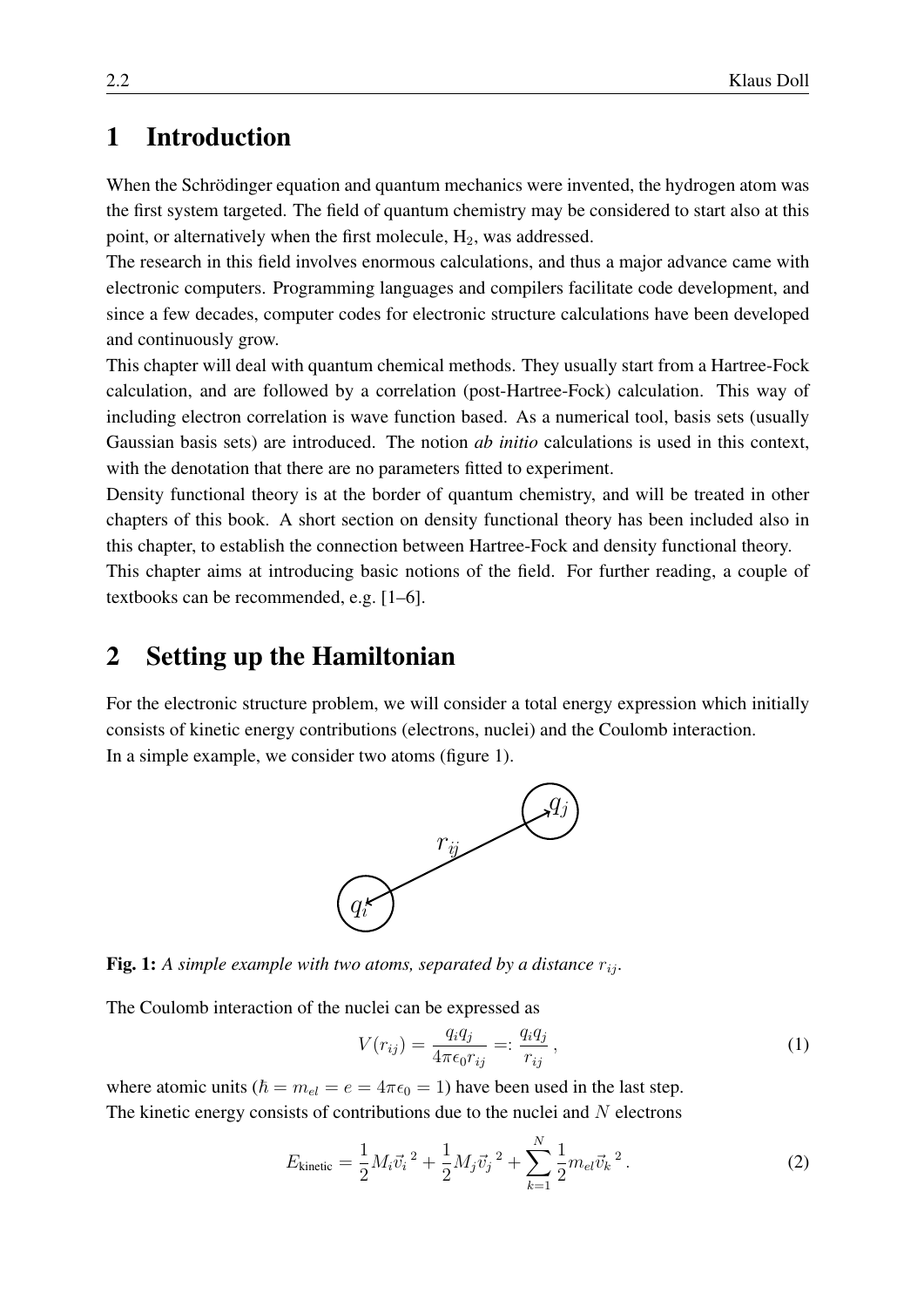In general, we obtain

$$
E = E_{\text{kinetic}} + E_{\text{Coulomb}} \left( + E_{\text{external fields}} + E_{\text{relativistic corrections}} \right). \tag{3}
$$

In the following, external fields (e.g. electric or magnetic fields) will not be considered, also relativistic effects are neglected. The classical energy then becomes, for a system of  $n$  nuclei of charges  $Z_j$ , and N electrons

$$
E = \frac{1}{2} \sum_{j=1}^{n} \frac{\vec{p}_{j}^{2}}{M_{j}} + \frac{1}{2} \sum_{i=1}^{N} \frac{\vec{p}_{el,i}^{2}}{m_{el}} + \sum_{j=1}^{n} \sum_{j'=j+1}^{n} \frac{Z_{j} Z_{j'}}{|\vec{R}_{j} - \vec{R}_{j'}|} + \sum_{i=1}^{N} \sum_{i'=i+1}^{N} \frac{1}{|\vec{r}_{i} - \vec{r}_{i'}|} - \sum_{i=1}^{N} \sum_{j=1}^{n} \frac{Z_{j}}{|\vec{r}_{i} - \vec{R}_{j}|} \tag{4}
$$

As the masses of the nuclei  $M_i$  are much larger than the masses of the electrons  $m_{el}$ , the kinetic energy of the nuclei is neglected: the Born-Oppenheimer approximation is made.

After replacing the momentum  $\vec{p}$  with the corresponding quantum mechanical operator  $-i\hbar\nabla$ , we obtain the quantum mechanical Hamiltonian, in atomic units,

$$
H = -\frac{1}{2} \sum_{i=1}^{N} \nabla_i^2 + \sum_{\substack{j,j'=1 \ j' > j}}^{n} \frac{Z_j Z_{j'}}{|\vec{R}_j - \vec{R}_{j'}|} + \sum_{\substack{i,i'=1 \ i' > i}}^{N} \frac{1}{|\vec{r}_i - \vec{r}_{i'}|} - \sum_{i=1}^{N} \sum_{j=1}^{n} \frac{Z_j}{|\vec{r}_i - \vec{R}_j|}.
$$
 (5)

Finally, the Schrödinger equation is obtained

$$
H\Psi(\vec{x}_1, \vec{x}_2, ..., \vec{x}_N) = E\Psi(\vec{x}_1, \vec{x}_2, ..., \vec{x}_N)
$$
\n(6)

with the many-body wave function  $\Psi(\vec{x}_1, \vec{x}_2, ..., \vec{x}_N)$  where  $\vec{x}$  represents the spatial coordinate  $\vec{r}$ and the spin s.

An analytical solution is possible only in few exceptional cases, such as the hydrogen atom. Remember that even the classical 3-body problem can, in general, not be solved exactly. Consequently, from the time quantum mechanics was introduced, also methods to tackle the manybody problem have been developed.

## <span id="page-2-0"></span>3 Quantum chemical approach

The target is the description of real materials, without employing parameters from the experiment. Quantum chemistry started with the description of atoms and molecules, and meanwhile has been extended to systems with periodicity such as 3D (bulk), 2D (surfaces), or 1D (e.g. nanotubes).

Originally, the notion quantum chemistry was restricted to wave function based methods. The first step is the description of a system with a single Slater determinant, the Hartree-Fock approach. In the next step, based on the Hartree-Fock wave function, more than one Slater determinant is considered, by post-Hartree-Fock methods (correlation methods). There has been an enormous development in this area, and is still ongoing, to perform high-level calculations for demanding systems. The strength is that these calculations are mathematically well defined, and can be systematically improved.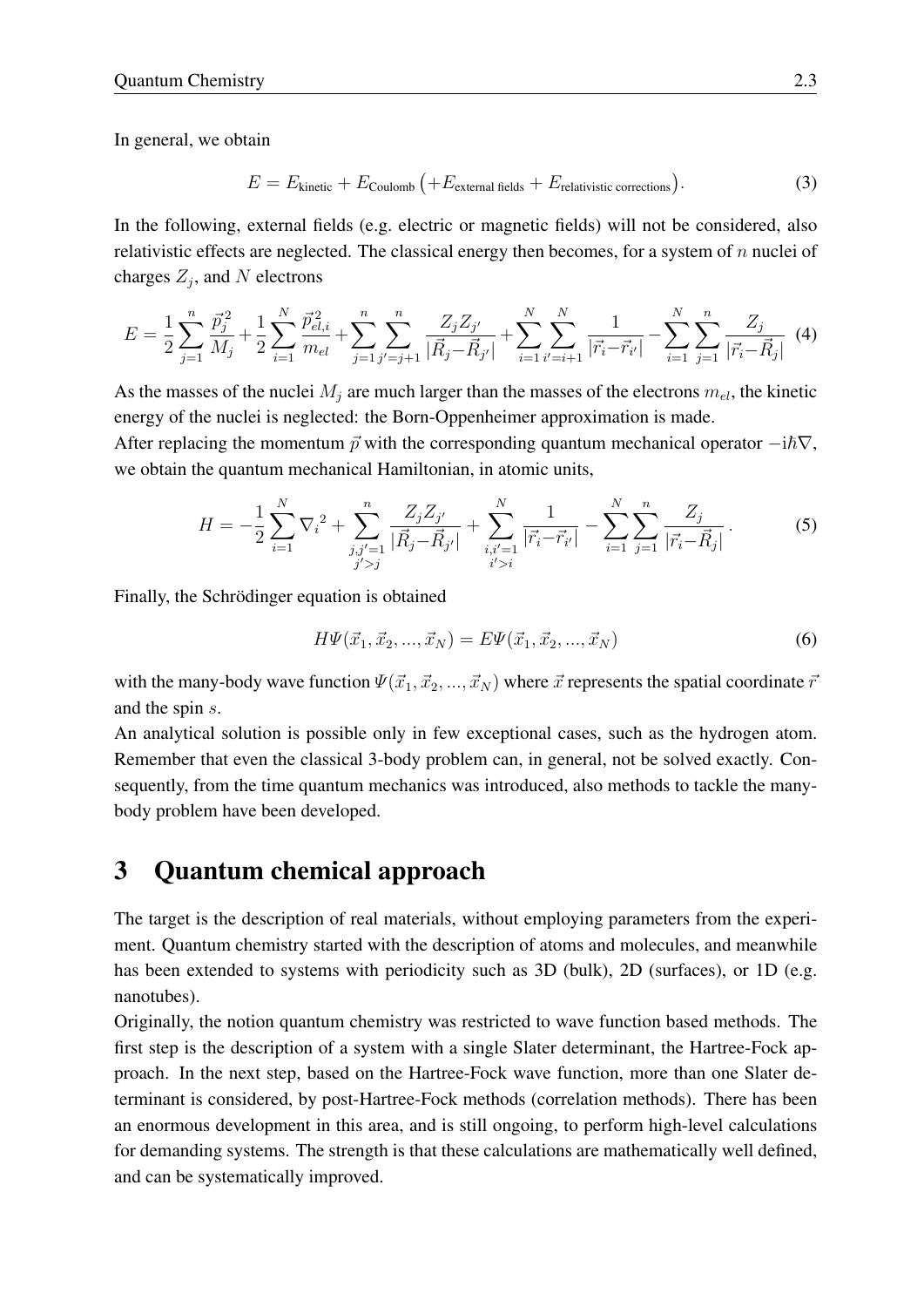

<span id="page-3-0"></span>Fig. 2: *Hierarchies of methods and computational parameters (basis set).*

Closely related is density functional theory, which has become the main tool for electronic structure calculations. It is based on the Hohenberg-Kohn theorem [\[7\]](#page-26-2) that an (unknown) functional should describe a system in its ground state. In this book chapter, this method will however be only marginally described, as there are other contributions in the present autumn school, or also in last year's edition [\[8\]](#page-26-3). Nevertheless, there are close connections also concerning implementation issues (Hartree-Fock versus density functional theory in the Kohn-Sham formulation), so that density functional theory will be addressed in this chapter.

Finally, there are further methods which will not be discussed here, such as quantum Monte Carlo. Also, semiempirical methods, methods based on force fields, or combinations of quantum mechanical methods with molecular mechanics (QM/MM) will not be included.

A hierarchy of methods can be constructed with increasing accuracy, but usually also increasing computational demand. Besides the approximation due to the method employed, it is also usually necessary to make an approximation concerning the computational parameters. In quantum chemistry, the main parameter set are the basis functions which are used to express the wave function and the orbitals. This leads to a second hierarchy concerning the choice of the basis set. The situation is visualized in figure [2:](#page-3-0) The basic method is Hartree-Fock, followed by methods such as configuration interaction (CI) with singles and doubles substitution, CI(SD), up to full configuration interaction as the maximum for a given basis set. On the basis set side, the smallest possible basis set has one basis function per orbital (minimal basis set), up to highlevel basis sets which have multiple basis functions at least for the valence orbitals, and also span a large range of angular momenta.

Besides, there are further parameters such as the way integrals are computed, approximated, or possibly even discarded if they are below a certain threshold. If a numerical integration is done, then the grid size plays an important role. In calculations for periodic systems, there are further parameters such as the number of points in the reciprocal lattice.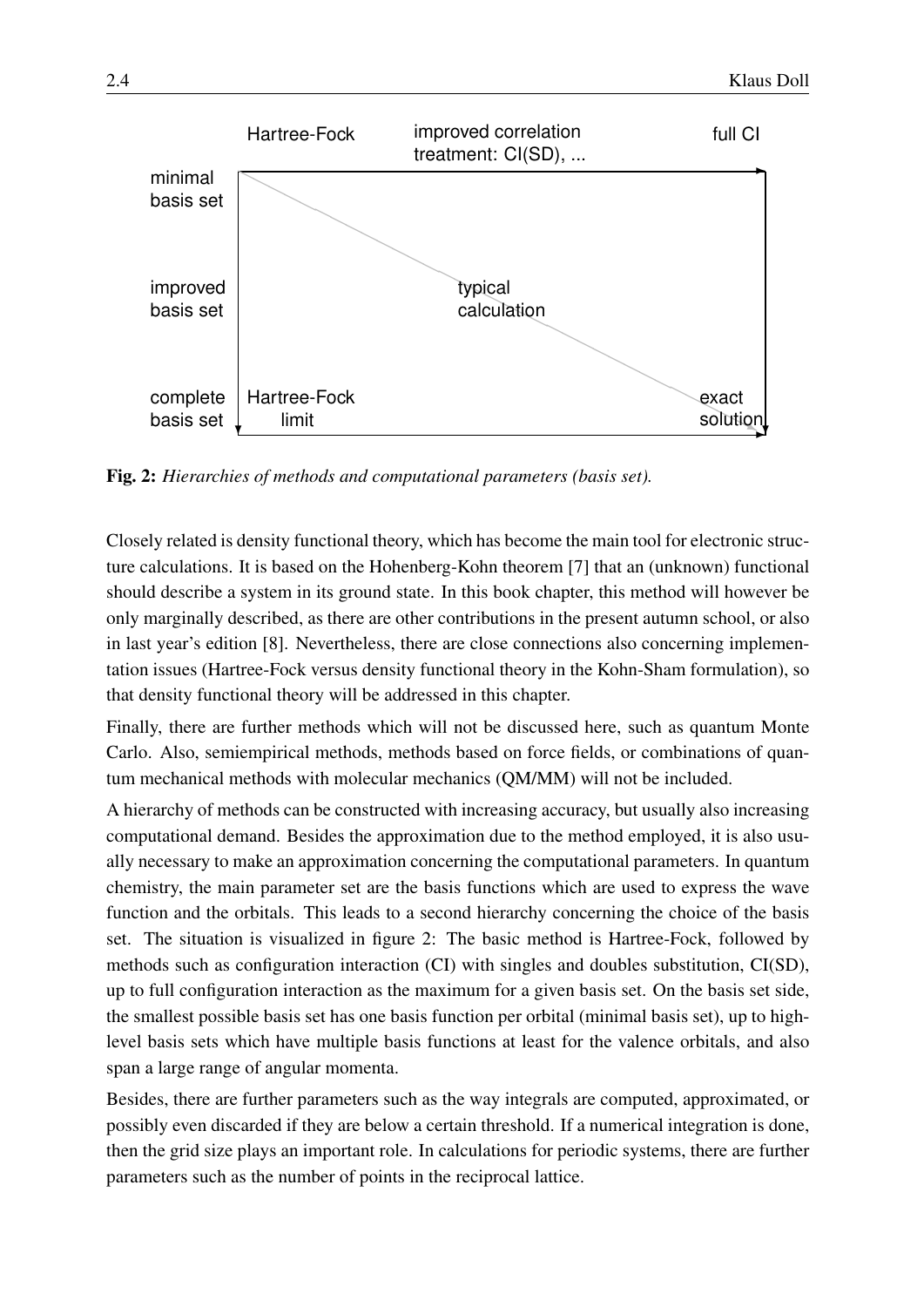### <span id="page-4-0"></span>4 Hartree-Fock

In the following, we assume, for simplicity, that the Hamiltonian is spin-independent. A single electron is described by a spin orbital  $\chi(\vec{x}) = \psi(\vec{r})\alpha(s)$ , with a spatial part  $\psi$  and a spin part  $\alpha$ . The spatial orbitals are assumed to be orthonormal, as well as the spin parts. The integration is performed over  $d\vec{x}$  which consists of an integral over space  $d^3r$  and over spin. The latter gives 1 if both spins are the same (both up, both down), and 0 if the spins are different (one up, the other down). The wave function is then expressed as a Slater determinant

<span id="page-4-3"></span>
$$
\Psi_{HF}(\vec{x}_1, ..., \vec{x}_N) = \frac{1}{\sqrt{N!}} \begin{vmatrix} \chi_1(\vec{x}_1) & \chi_2(\vec{x}_1) & \cdots & \chi_N(\vec{x}_1) \\ \chi_1(\vec{x}_2) & \chi_2(\vec{x}_2) & \cdots & \chi_N(\vec{x}_2) \\ \vdots & \vdots & \ddots & \vdots \\ \chi_1(\vec{x}_N) & \chi_2(\vec{x}_N) & \cdots & \chi_N(\vec{x}_N) \end{vmatrix}
$$
\n(7)

This is evaluated as a determinant with the corresponding rules for the sign. Note that electrons are fermions, and thus the wave function is supposed to change sign when two electrons are exchanged. This way, the Pauli principle is included: if there were two electrons in the same spin orbital (e.g.  $\chi_1 = \chi_2$ ), then there would be two identical columns and the wave function would be identical to zero.

The total energy, on the Hartree-Fock level, is then obtained as the expectation value of the Hamiltonian

$$
E_{total, HF} = \langle \Psi_{HF} | H | \Psi_{HF} \rangle. \tag{8}
$$

As  $\Psi_{HF}$  is normalized, this expectation value is an upper bound of the total energy, as guaranteed by the variational principle.

#### <span id="page-4-1"></span>4.1 Hartree-Fock equations

The Hartree-Fock energy has to be minimized by varying the spin orbitals  $\chi_i$ , under the condition that they must remain orthonormal

$$
\langle \chi_i | \chi_j \rangle = \delta_{ij} \,. \tag{9}
$$

This is important to guarantee the normalization of the Slater determinant. We may take this condition into account with the help of Lagrange multipliers,  $\varepsilon_{ba}$ , so that we obtain

<span id="page-4-2"></span>
$$
L = E_{total, HF} - \sum_{a,b=1}^{N} \varepsilon_{ba} (\langle \chi_a | \chi_b \rangle - \delta_{ab}). \tag{10}
$$

We will in the following assume the simplest case of closed-shell restricted Hartree-Fock. Restricted means that spatial orbitals for up- and down-spin are the same, reflecting the symmetry of the spin-independent Hamiltonian. Closed-shell means that each spatial orbital is either occupied with two electrons of opposing spin, or is empty.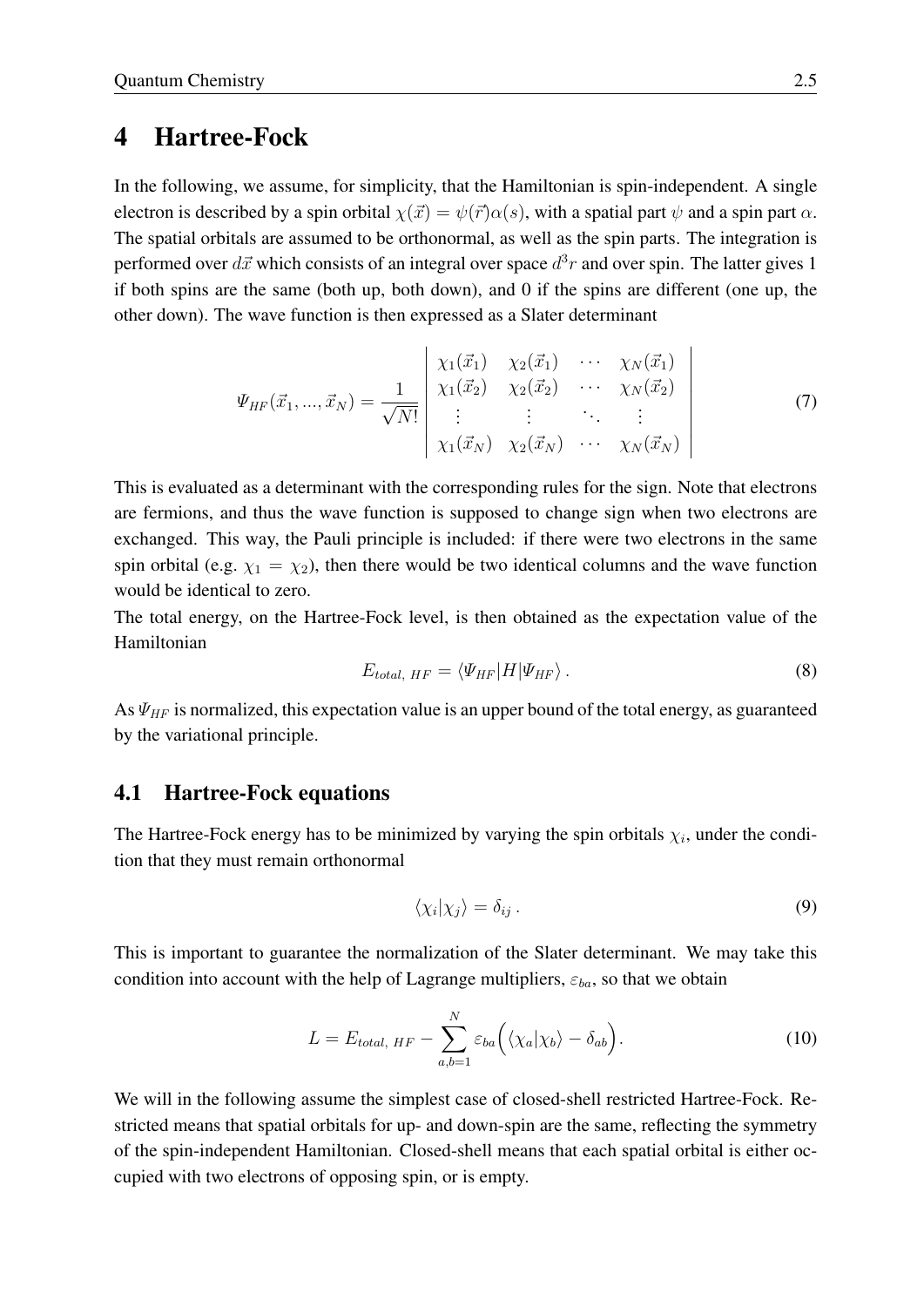The Hartree-Fock energy is obtained in terms of the spin orbitals as [\[1\]](#page-26-0)

$$
E_{total, HF} = E_{NN} + \sum_{a=1}^{N} \int \chi_a^*(\vec{x}) \left( H_{kin} + H_{el-nuc} \right) \chi_a(\vec{x}) d\vec{x} + \frac{1}{2} \sum_{a,b=1}^{N} \int \int \frac{\chi_a^*(\vec{x}_1) \chi_a(\vec{x}_1) \chi_b^*(\vec{x}_2) \chi_b(\vec{x}_2)}{|\vec{r}_1 - \vec{r}_2|} d\vec{x}_1 d\vec{x}_2 - \frac{1}{2} \sum_{a,b=1}^{N} \int \int \frac{\chi_a^*(\vec{x}_1) \chi_b(\vec{x}_1) \chi_b^*(\vec{x}_2) \chi_a(\vec{x}_2)}{|\vec{r}_1 - \vec{r}_2|} d\vec{x}_1 d\vec{x}_2.
$$
 (11)

Besides the nuclear-nuclear repulsion, kinetic energy and electron-nuclear attraction, we have the Coulomb repulsion between the electrons. The last term is due to the antisymmetry of the wave function, and is called the exchange term. The Coulomb term is similar to the Coulomb interaction in classical electrodynamics. There is however no classical analogue for the exchange term, and it is thus a quantum mechanical effect.

Equation [\(11\)](#page-5-0) is the energy expression for a single Slater determinant. A better, but also more demanding approach would be to include more than one Slater determinant, see section [7.](#page-15-0) They include effects beyond Hartree-Fock, i.e, correlation effects. These correlations reflect the fact that the electrons are not independent, but instead the probability to find an electron at a certain position depends on the positions of the other electrons.

The variation  $\delta L$  of [\(10\)](#page-4-2) is obtained by varying the spin orbitals

<span id="page-5-0"></span>
$$
\chi \to \chi + \delta \chi \,. \tag{12}
$$

This results for  $\delta E_{total, HF}$  in

$$
(H_{\text{kin}} + H_{\text{el-nuc}}) \chi_a(\vec{x}_1) + \sum_{b \neq a}^{N} \int \frac{\chi_b^*(\vec{x}_2) \chi_b(\vec{x}_2)}{|\vec{r}_1 - \vec{r}_2|} d\vec{x}_2 \chi_a(\vec{x}_1) - \sum_{b \neq a}^{N} \int \frac{\chi_b^*(\vec{x}_2) \chi_a(\vec{x}_2)}{|\vec{r}_1 - \vec{r}_2|} d\vec{x}_2 \chi_b(\vec{x}_1).
$$
\n(13)

With the local (i.e. defined at a point  $\vec{r_1}$ ) Coulomb potential

$$
J_b(\vec{x}_1) = \int \frac{\chi_b^*(\vec{x}_2) \chi_b(\vec{x}_2)}{|\vec{r}_1 - \vec{r}_2|} d\vec{x}_2 \tag{14}
$$

and the non-local exchange potential (non-local meaning that it cannot be written as a potential at some local point  $\vec{r}_1$ )

<span id="page-5-1"></span>
$$
K_b(\vec{x}_1)\chi_a(\vec{x}_1) = \int \frac{\chi_b^*(\vec{x}_2)\chi_a(\vec{x}_2)}{|\vec{r}_1 - \vec{r}_2|} d\vec{x}_2 \,\chi_b(\vec{x}_1) \tag{15}
$$

we finally obtain the Hartree-Fock equations

$$
(H_{\text{kin}} + H_{\text{el-nuc}}) \chi_a(x_1) + \sum_{b \neq a}^{N} J_b(\vec{x}_1) \chi_a(\vec{x}_1) - \sum_{b \neq a}^{N} K_b(\vec{x}_1) \chi_a(\vec{x}_1) = \varepsilon_a \chi_a(\vec{x}_1). \tag{16}
$$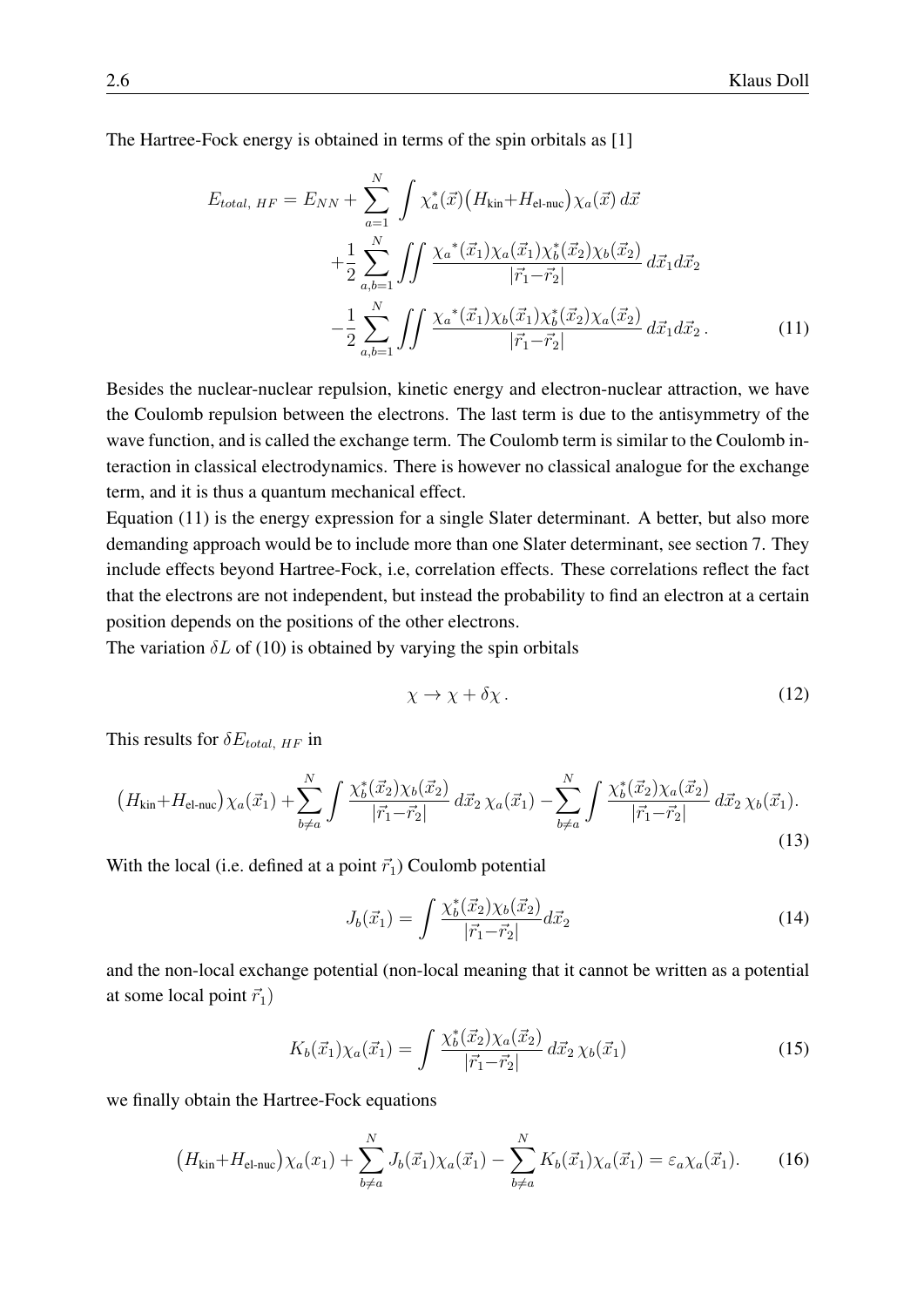Note that  $\varepsilon_{ab}$  does not appear, but only  $\varepsilon_a$ . This is due to a unitary transformation of the orbitals in such a way that  $\varepsilon_{ab}$  becomes diagonal and is replaced by  $\varepsilon_a$ . These orbitals are called canonical orbitals. They may be transformed to other orbital sets with the same Hartree-Fock energy. In fact, any unitary transformation among the occupied orbitals leaves the Slater determinant unchanged. Such a different choice may be more convenient, for example localized orbitals for correlation calculations.

A shorthand notation of the Hartree-Fock equations is

<span id="page-6-1"></span>
$$
f(\vec{x}_1)\chi_a(\vec{x}_1) = \varepsilon_a(\vec{x}_1)\chi_a(\vec{x}_1). \tag{17}
$$

Here we have introduced the Fock operator  $f$ . It acts on a spin orbital, but also depends on the other spin orbitals. This equation is thus not simply an eigenvalue equation, but an integrodifferential equation. The Hartree-Fock equations can normally only be solved numerically.

### <span id="page-6-0"></span>4.2 Finite basis set: Hartree-Fock-Roothaan

The Hartree-Fock equations are usually solved by employing a finite basis set. The spatial orbitals are expressed with the help of a set of K basis functions  $\phi_{\nu}(\vec{r})$ 

<span id="page-6-4"></span>
$$
\psi_i(\vec{r}) = \sum_{\nu=1}^K c_{\nu i} \, \phi_{\nu}(\vec{r}). \tag{18}
$$

After integrating with  $\int d^3r \phi^*_{\mu}(\vec{r})$ , we obtain the Fock matrix

$$
F_{\mu\nu} = \int \phi_{\mu}^{*}(\vec{r}) f(\vec{r}) \phi_{\nu}(\vec{r}) d^{3}r
$$
 (19)

and the overlap matrix

$$
S_{\mu\nu} = \int \phi_{\mu}^*(\vec{r}) \phi_{\nu}(\vec{r}) d^3 r \,. \tag{20}
$$

The Hartree-Fock equations [\(17\)](#page-6-1) with a finite basis set thus may be written in matrix form

<span id="page-6-2"></span>
$$
\sum_{\nu=1}^{K} F_{\mu\nu} c_{\nu i} = \varepsilon_i \sum_{\nu=1}^{K} S_{\mu\nu} c_{\nu i}
$$
 (21)

The coefficients  $c_{\nu i}$  and the eigenvalues  $\varepsilon_i$  have to be determined by solving this generalized eigenvalue problem. An analogous procedure may be performed for periodic systems. The equation then additionally depends on the reciprocal lattice vectors  $k$ 

<span id="page-6-3"></span>
$$
\sum_{\nu=1}^{K} F_{\mu\nu}(\vec{k}) c_{\nu i}(\vec{k}) = \varepsilon_i(\vec{k}) \sum_{\nu=1}^{K} S_{\mu\nu}(\vec{k}) c_{\nu i}(\vec{k})
$$
 (22)

and the eigenvalues  $\varepsilon_i(\vec{k})$  are interpreted as the band structure.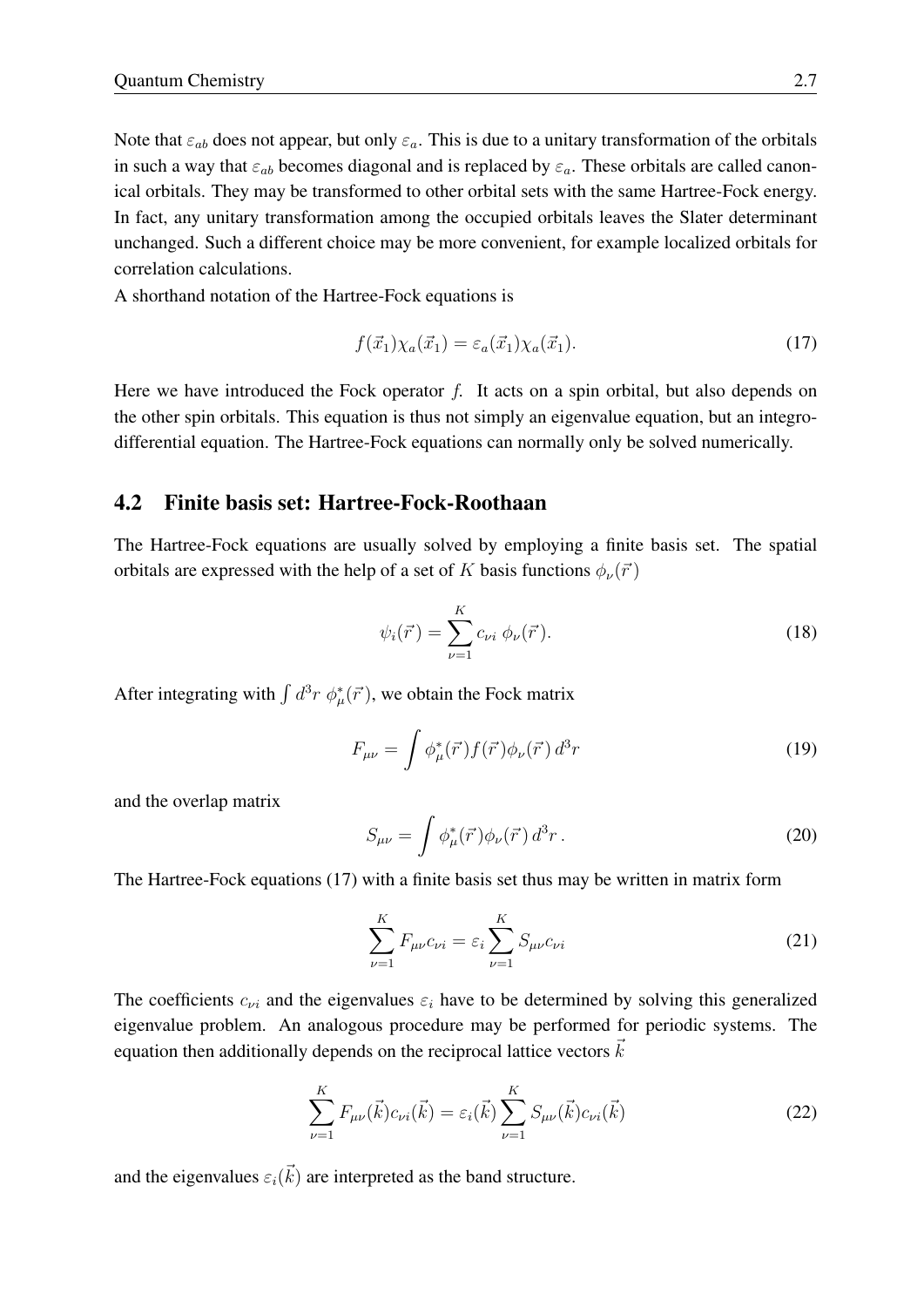

<span id="page-7-1"></span>Fig. 3: *The self-consistent field procedure.*

### <span id="page-7-0"></span>4.3 Solution of the Hartree-Fock equations

Even after introducing a finite basis set, the Hartree-Fock equations [\(21\)](#page-6-2) and [\(22\)](#page-6-3) cannot be solved analytically. Instead, an iterative procedure is performed as displayed in figure [3.](#page-7-1) After specifying the geometry and setting up the Schrödinger equation, the computational parameters are defined (basis set and other parameters). It may be advantageous to compute integrals (matrix elements of the various one and two-electron operators) beforehand and store them on disk. After this, an initial guess for the unknown coefficients  $c_{\mu\nu}$  is made. The Fock matrix is constructed based on the initial guess (remember that the Fock matrix  $F_{\mu\nu}$  depends on the  $c_{\mu\nu}$ ). The Hartree-Fock-Roothaan equations are solved, and new coefficients  $c_{\mu\nu}$  are obtained, together with the orbital eigenvalues  $\varepsilon_i$ . The new solution is used to set up the Fock operator once again, and the procedure is repeated. This is iteratively done until the energy difference between two iterations is below a threshold, or the change of the coefficients  $c_{\mu\nu}$  is below a threshold (self-consistency).

The procedure works reasonably well for molecules with large gaps between highest occupied (HOMO) and lowest unoccupied molecular orbital (LUMO). Near-degeneracies, on the other hand, usually cause convergence problems. These convergence problems may be addressed by mixing the previous guess with a certain weight (Fock matrix mixing), or more sophisticated methods such as the direct inversion in the iterative subspace (DIIS) [\[9\]](#page-26-4). Also, level shifting is often used, e.g., in the case of transition metals. Here, the orbital eigenvalues of the unoccupied orbitals are shifted by a certain value to help finding the right occupancy; in spin-polarized systems, a different level shift is chosen for up and down spins.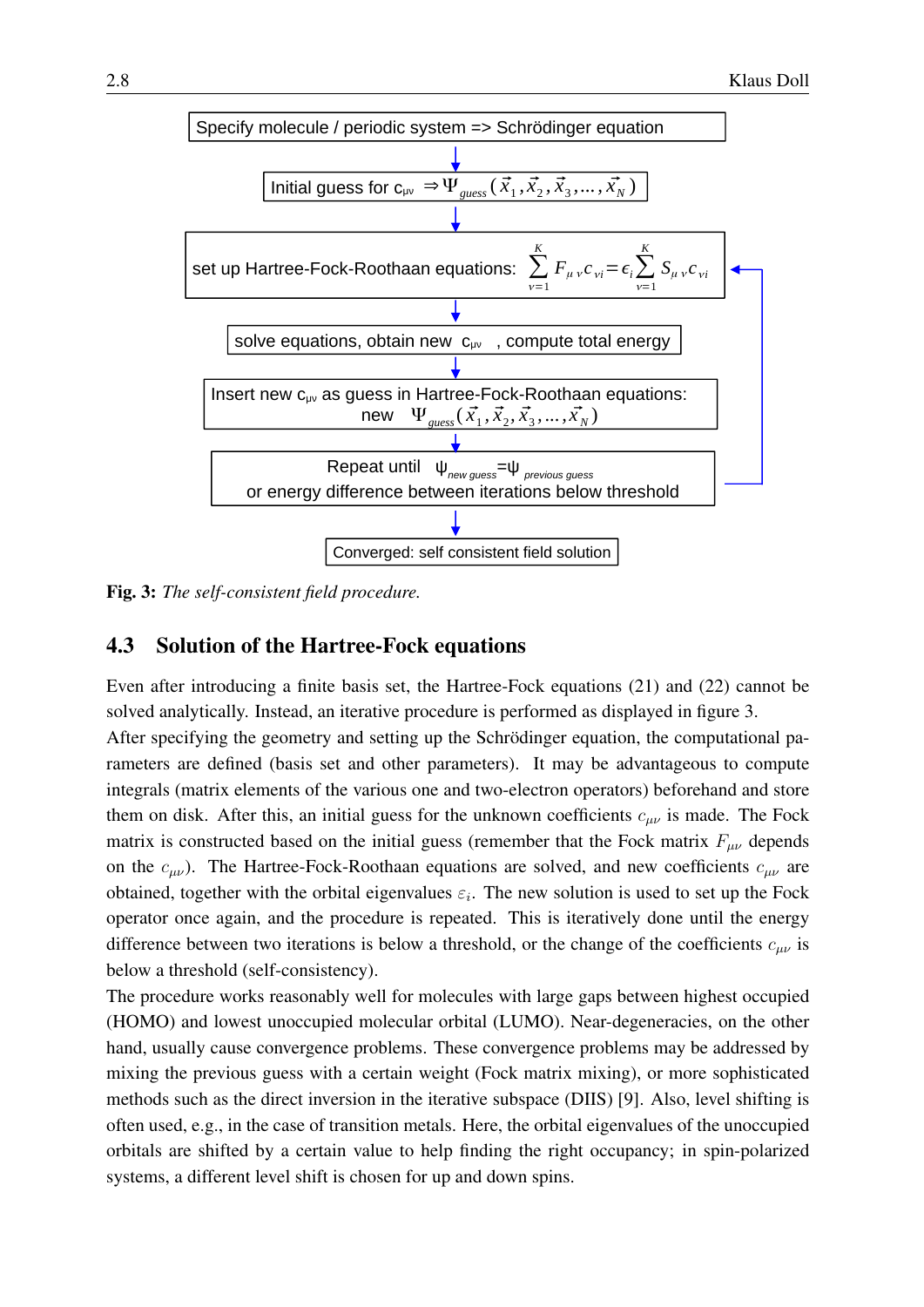## <span id="page-8-0"></span>5 Density functional theory

Density functional theory was initially mainly applied in solid state physics, but has meanwhile gained more and more importance in molecular electronic structure theory.

It is based on the Hohenberg-Kohn theorem [\[7\]](#page-26-2), which shows that the energy can be written as a functional of the electron density  $\rho(\vec{r})$ 

$$
E_{total} = E[\rho] = E_{nn} + E_{kin}[\rho] + E_{ee}[\rho] + E_{ne}[\rho]
$$
\n(23)

with contributions from the nuclear-nuclear repulsion  $E_{nn}$ , the kinetic energy of the electrons  $E_{kin}$ , the electron-electron repulsion  $E_{ee}$  and the attraction of the electrons by the nuclei,  $E_{ne}$ , as an external potential.

The important finding was that two external potentials which differ by more than a constant will result in different ground-state densities [\[7\]](#page-26-2). There is thus a one-to-one correspondence between the external potential and the electron density of the corresponding ground state. The variational principle states that the exact density minimizes  $E_{total}$ . However, the exact functional is unknown.

Kohn and Sham [\[10\]](#page-26-5) then suggested to express the exact density as that of non-interacting electrons

$$
\rho(\vec{r}) = \sum_{i=1}^{N} |\chi_i(\vec{r})|^2.
$$
\n(24)

This corresponds to the density obtained from a reference system described by a single Slater determinant constructed from the N orbitals  $\chi_i$ . We assume again, for simplicity, the case without explicit spin-dependence (i.e. closed-shell, restricted DFT), and use the notation  $\chi(\vec{r})$ for the spin orbitals.

The kinetic energy is then obtained as

$$
E_{kin} = -\frac{1}{2} \sum_{i=1}^{N} \int \chi_i(\vec{r}) \Delta \chi_i(\vec{r}) d^3 r.
$$
 (25)

This is the expression for a non-interacting system, and would not be the correct one for an interacting system which, in general, has to be described by more than one Slater determinant. However, we have the correct density. As there is a one-to-one correspondence between the density and the potential, we still have the correct potential, though the kinetic energy expression alone is incorrect. The error is fixed by adding the difference between the correct kinetic energy and that of the non-interacting system into the term which describes the electron-electron interaction.

The nuclear-electron attraction is obtained simply as

$$
E_{ne}[\rho] = -\sum_{j=1}^{n} \int \frac{Z_j \rho(\vec{r})}{|\vec{r} - \vec{R}_j|} d^3r
$$
 (26)

while the electron-electron interaction is finally expressed as

$$
E_{ee}[\rho] = E_H[\rho] + E_{XC}[\rho] \tag{27}
$$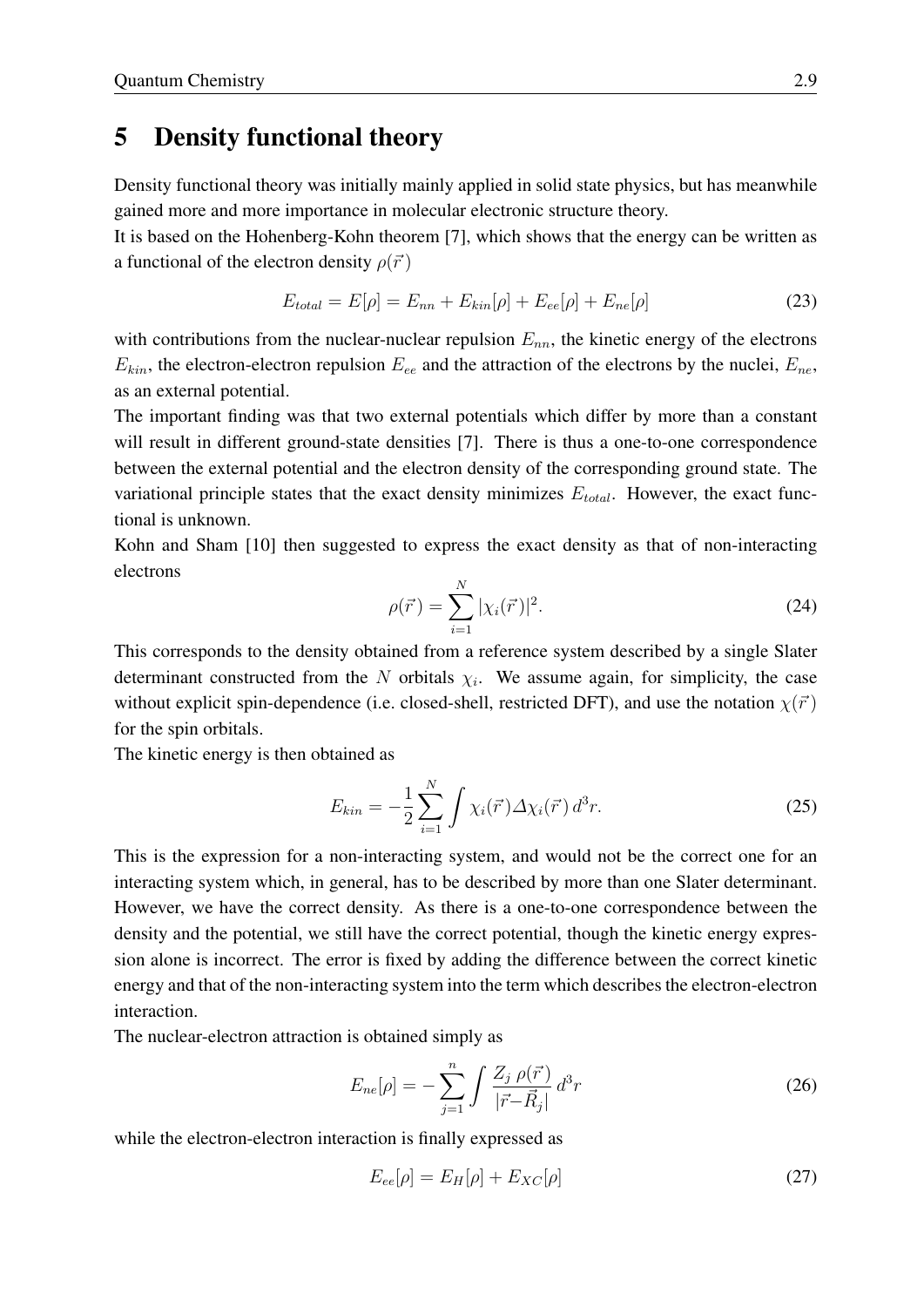with the electron-electron Coulomb interaction (Hartree energy)

$$
E_H = \frac{1}{2} \iint \frac{\rho(\vec{r})\rho(\vec{r}')}{|\vec{r} - \vec{r}'|} d^3r d^3r'.
$$
 (28)

The unknown term for the exchange and correlation energy (which, as mentioned above, also includes the correction for the kinetic energy) is thus  $E_{XC}[\rho]$ .

As the exact density minimizes the energy, the density is obtained by a variation. Because the density is expressed with the help of the spin orbitals  $\chi(\vec{r})$ , the procedure is similar to Hartree-Fock theory. In the end, the Kohn-Sham equations are obtained

<span id="page-9-1"></span>
$$
\left(-\frac{1}{2}\Delta + V_{\text{eff}}(\vec{r})\right)\chi_i(\vec{r}) = \varepsilon_i\,\chi_i(\vec{r})\tag{29}
$$

with the effective potential

$$
V_{\text{eff}}(\vec{r}) = -\sum_{j=1}^{n} \frac{Z_j}{|\vec{r} - \vec{R}_j|} + \int \frac{\rho(\vec{r}')}{|\vec{r} - \vec{r}'|} d^3 r' + \frac{\delta E_{XC}[\rho]}{\delta \rho}.
$$
 (30)

The unknown part is thus the exchange-correlation functional  $E_{XC}$ . Numerous functionals have been suggested, and the number of functionals is still growing enormously.

Note the similarity between the Kohn-Sham equations in equation [\(29\)](#page-9-1) and the Hartree-Fock equations in equation [\(17\)](#page-6-1). This has also practical implications: a code which solves the Hartree-Fock equations can usually be modified to perform also density functional calculations. The reverse, i.e., going from a density functional code to a Hartree-Fock code, is significantly more difficult, as the exact Fock exchange [\(15\)](#page-5-1), which is non-local, has to be implemented.

Nowadays, most calculations are performed on the density functional level, and pure Hartree-Fock is rarely used. Due to the unknown exchange-correlation functional, an error is introduced. The order of magnitude of this error may be estimated by comparing different functionals and thus obtaining a band width of results. Particularly sensitive properties are band gaps or excitation energies which are difficult to describe in density functional theory. Functionals such as the local density approximation or gradient corrected functionals tend to underestimate gaps, whereas Hartree-Fock tends to overestimate. Though there are hybrid functionals with an admixture of Fock exchange and which often give surprisingly good values for band gaps, one still has to keep in mind that these functionals have to be calibrated and are not as systematic as wave function based correlation.

The major importance of Hartree-Fock theory is nowadays that it serves as a starting point for correlation calculations which will be discussed in Sec. [7.](#page-15-0)

## <span id="page-9-0"></span>6 Basis sets

As the Hartree-Fock (or Kohn-Sham) equations can, in general, not be solved analytically, the molecular (or crystalline) orbitals are instead expanded in basis functions. For a recent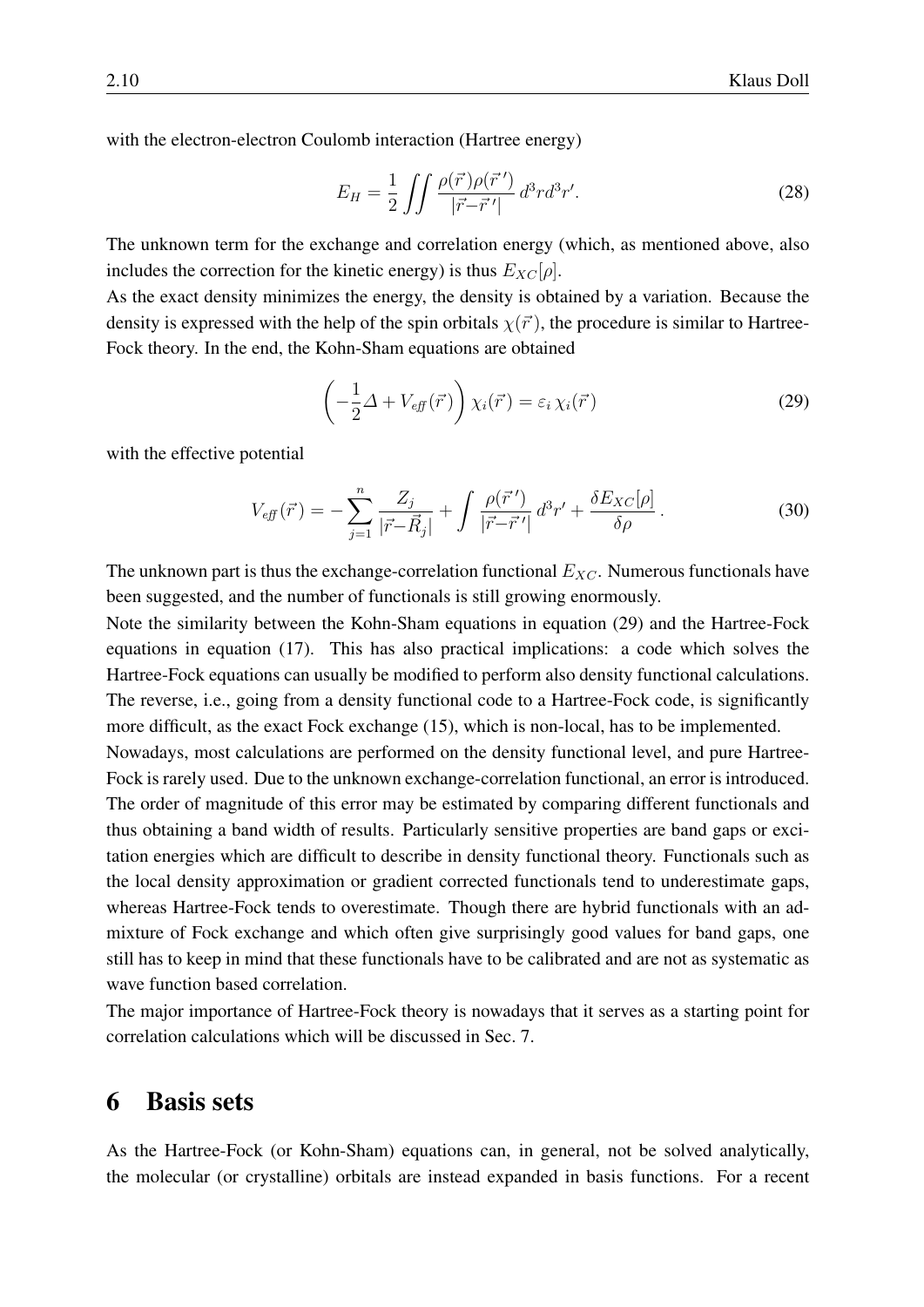overview, see [\[11\]](#page-26-6). In molecular quantum chemistry, local basis sets are preferably used. They can be applied to periodic systems as well – one just has to construct Bloch functions.

Alternatively, plane waves are often used as basis functions in solid state applications. Here, the crystalline orbitals are expressed as

$$
\Phi(\vec{r}, \vec{k}) = \sum_{\vec{K}} c_{\vec{k}, \vec{K}} \exp\left(-i(\vec{k} + \vec{K})\vec{r}\right)
$$
(31)

where the sum over reciprocal lattice vectors  $\vec{K}$  is truncated according to the condition

$$
\frac{\hbar^2}{2m_{el}}(\vec{k} + \vec{K})^2 \le E_{\text{cutoff}} \tag{32}
$$

with a cutoff energy  $E_{\text{cutoff}}$ .

In the following, the focus will be on local basis sets. An obvious starting point would be to use properties of the functions which are solutions of the hydrogen atom. Thus, basis functions of the following form have been suggested

$$
\phi(\vec{r} - \vec{A}) = N(x - A_x)^a (y - A_y)^b (z - A_z)^c \exp\left(-\zeta |\vec{r} - \vec{A}|\right),\tag{33}
$$

where  $\vec{A}$  is the position of the nucleus, and  $\vec{a}$ ,  $\vec{b}$ ,  $\vec{c}$  are integers. Exponents are traditionally labeled with ζ. These functions are called Slater functions or Slater type orbitals. The factor  $\exp(-\zeta|\vec{r}-\vec{A}|)$  has the shape of the exact solution of the hydrogen atom. Most importantly, when approaching the positions of the nuclei, Slater functions may satisfy the cusp conditions (see below) which is a major advantage. However, they suffer from the drawback that integrals are difficult to evaluate.

#### Gaussian basis functions

Instead, Gaussian basis functions have become very popular, as integrals are easier to be evaluated. Their structure is

$$
\phi_{\text{primitive}}(\vec{r} - \vec{A}) = N(x - A_x)^a (y - A_y)^b (z - A_z)^c \exp\left(-\zeta(\vec{r} - \vec{A})^2\right) \tag{34}
$$

They have various shortcomings such as that their derivative exists at the position nucleus, whereas this is in general not the case for the exact solution: Instead, a cusp condition should be fulfilled at the nucleus [\[2\]](#page-26-7)

$$
\lim_{r \to 0} \left( \frac{\partial \Psi}{\partial r} \right)_{\text{ave}} = -Z \Psi(r=0) \tag{35}
$$

where ave means the spherical average, and this holds if  $\Psi(r=0) \neq 0$ . Similarly, the electronic cusp condition

<span id="page-10-0"></span>
$$
\lim_{r_{12}\to 0} \left(\frac{\partial \Psi}{\partial r_{12}}\right)_{\text{ave}} = \frac{1}{2} \Psi(r_{12}=0) \tag{36}
$$

with  $r_{12} = |\vec{r}_1 - \vec{r}_2|$  is not fulfilled.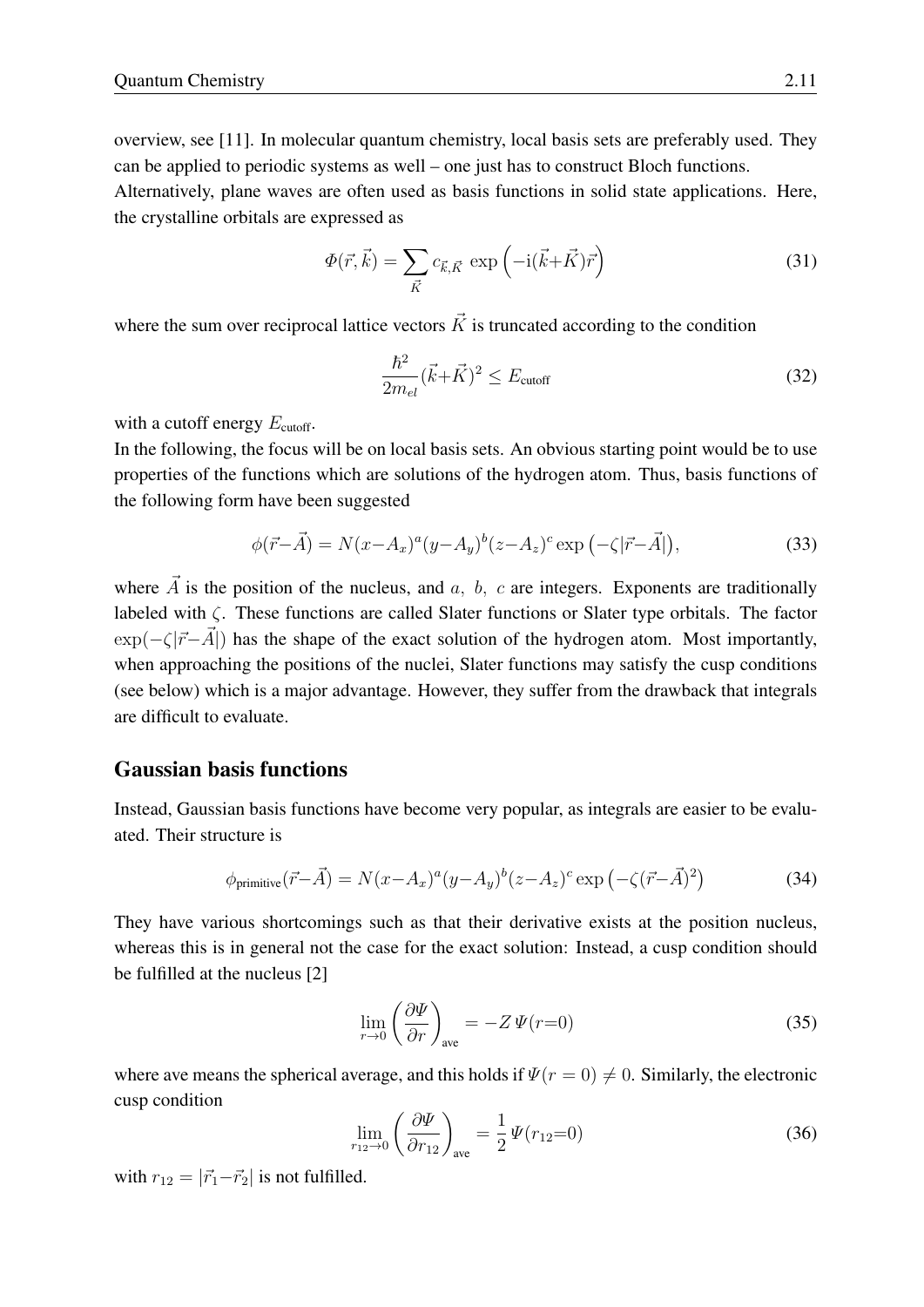

<span id="page-11-0"></span>Fig. 4: *Visualization of Gaussians: tight (blue, mainly relevant for the core region); diffuse (green, important for the region of the chemical bond).*

Despite these formal disadvantages of Gaussians, they have become dominant in the field of molecular quantum chemistry.

The value of the exponent  $\zeta$  determines whether the Gaussian function is called tight (roughly those with  $\zeta \gg 1$ ) or diffuse (roughly:  $\zeta \ll 1$  in atomic units). Tight functions are more relevant to describe the core region, whereas diffuse functions are more relevant for the chemical bond (see figure [4\)](#page-11-0).

For efficiency reasons, several primitive Gaussians may be combined into a contracted Gaussian with fixed contraction coefficients  $d_i$ 

$$
\phi(\vec{r} - \vec{A}) = N (x - A_x)^a (y - A_y)^b (z - A_z)^c \sum_{i=1}^L d_i \exp(-\zeta_i (\vec{r} - \vec{A})^2)
$$
(37)

This is usually done for tight exponents: if the contraction coefficients  $d_i$  were allowed to be optimized, then they would not change very much from system to system, as the tight functions mainly describe the core region close to the cusp at the nuclear position. It is thus more efficient to optimize the contraction coefficients  $d_i$  once for a given atom, and then keep them fixed. The molecular orbitals are then expanded as shown in equation [\(18\)](#page-6-4).

In a similar way, crystalline orbitals for periodic systems may be obtained. First, basis functions are constructed which satisfy the Bloch condition for electrons in a periodic potential

$$
\Phi_{\mu}(\vec{r}, \vec{k}) = \sum_{\vec{g}} \phi_{\mu}(\vec{r} - \vec{A}_{\mu} - \vec{g}) \exp(i\vec{k}\vec{g}) \tag{38}
$$

where the summation is over the direct lattice vectors  $\vec{g}$ , and the basis functions now depend on the reciprocal lattice vector  $\vec{k}$ . Analogous to molecular orbitals, equation [\(18\)](#page-6-4), crystalline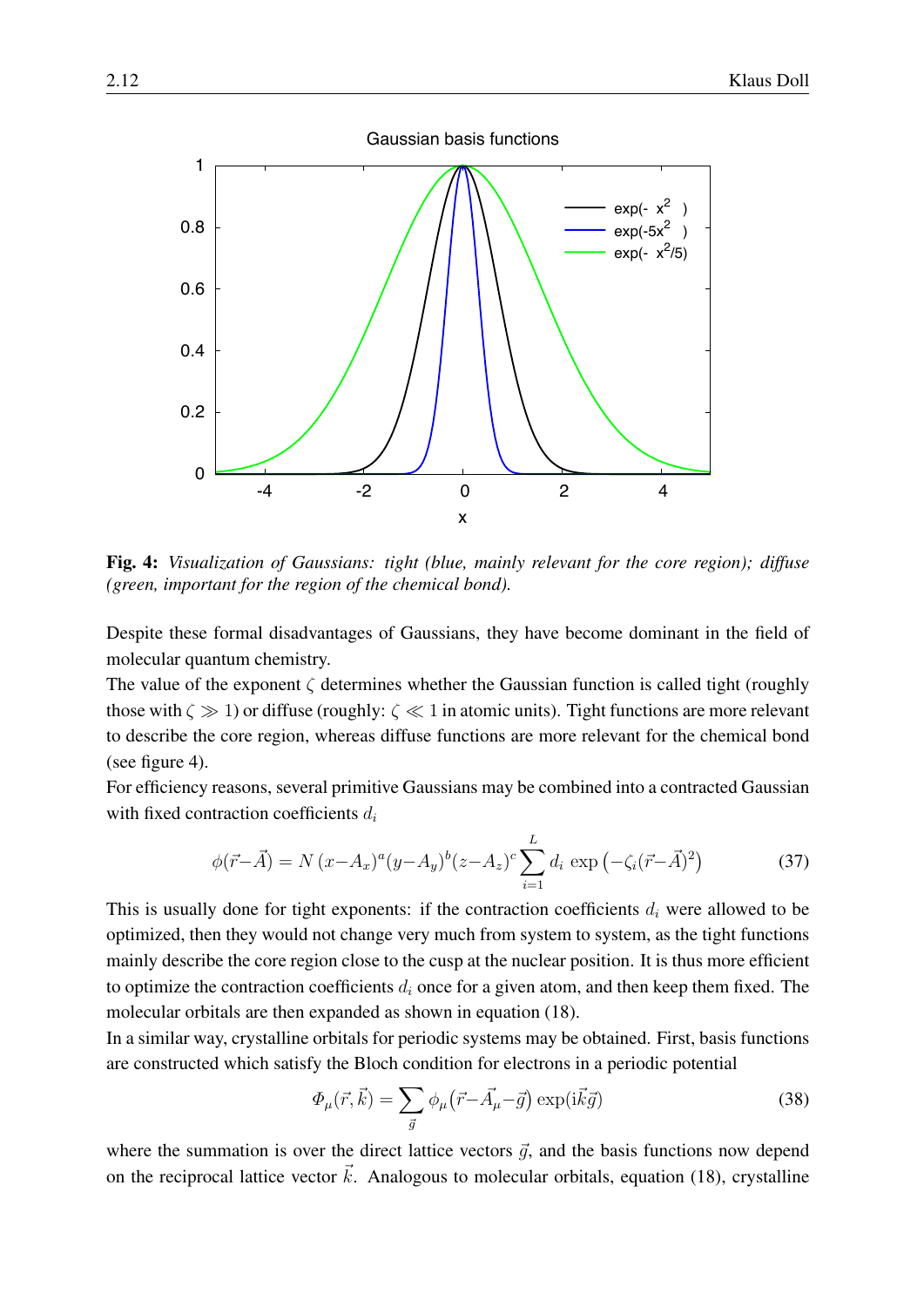orbitals are expressed as

$$
\Psi_i(\vec{r}, \vec{k}) = \sum_{\nu} c_{\nu i}(\vec{k}) \Phi_{\nu}(\vec{r}, \vec{k}). \tag{39}
$$

### Angular part

The angular part is obtained by multiplying a spherical harmonic  $Y_{lm}(\vartheta,\varphi)$  with a factor the  $r^l$ which leads to the solid harmonics

$$
r^l Y_{lm}(\vartheta,\varphi) \tag{40}
$$

which are the solutions of the Laplace equation  $\nabla^2 \phi(\vec{r}) = 0$  that are regular at the origin, being (orthogonal) polynomials in the coordinates  $x, y$ , and  $z$  of degree  $l$ ...

The solid harmonics are in general complex. However, only in the case of atoms and linear molecules,  $L_z$  is a good quantum number. Therefore, real solid harmonics are usually used [\[2\]](#page-26-7) by taking the real or imaginary part of the complex solid harmonics, mixing quantum numbers m and  $-m$ , as this reduces the computational effort.

Examples are (normalization is ignored):

<span id="page-12-0"></span>
$$
l = 0: \t Y_{00} \Rightarrow \sim 1
$$
  
\n
$$
l = 1: \t r(Y_{11} - Y_{1-1}) \Rightarrow \sim x
$$
  
\n
$$
r(Y_{11} + Y_{1-1}) \Rightarrow \sim y
$$
  
\n
$$
rY_{10} \Rightarrow \sim z
$$
  
\n
$$
l = 2: \t r^2 Y_{20} \Rightarrow \sim 3z^2 - r^2 = 2z^2 - x^2 - y^2
$$
  
\n
$$
r^2 (Y_{21} - Y_{2-1}) \Rightarrow \sim xz
$$
  
\n(41)

$$
r^{2}(Y_{21}+Y_{2-1}) \Rightarrow \sim yz
$$
  

$$
r^{2}(Y_{22}+Y_{2-2}) \Rightarrow \sim x^{2}-y^{2}
$$
  

$$
r^{2}(Y_{22}-Y_{2-2}) \Rightarrow \sim xy
$$

Some codes work with the five  $d$  functions as listed in equation [\(41\)](#page-12-0), whereas others work with six Cartesian d functions  $(x^2, y^2, z^2, xy, xz, yz)$ . The latter choice seems at first glance in contradiction to quantum mechanics as there are only five  $d$  functions. This can however be explained as there is a combination  $x^2+y^2+z^2$  which is s-like and corresponds to a function  $r^2 \exp(-\zeta r^2)$ . The choice of six d functions thus leads to a larger basis set and usually a lower energy compared to the case of five  $d$  function. Some codes offer the option to switch between five and six  $d$  functions (and correspondingly seven or ten  $f$  functions).

The order in which the functions are implemented depends on the code. It is important to know this order for population analyses or projected densities of states; or to understand occupancies of orbitals, e.g., in the presence of crystal field splitting.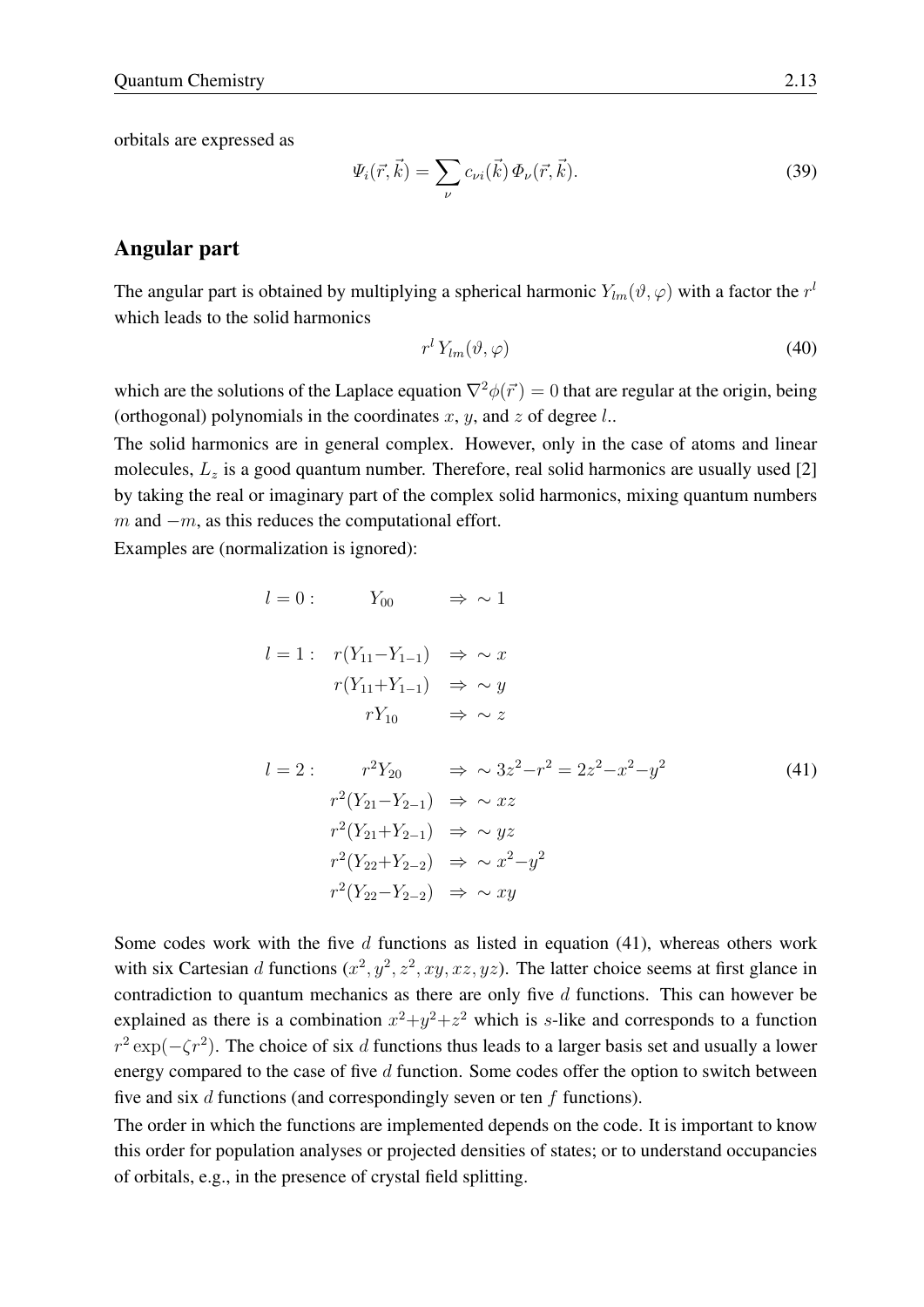### Choice of basis sets

#### Even tempered basis sets

A simple yet good choice for the basis set is to use even tempered exponents [\[12\]](#page-26-8). A set of exponents  $\zeta$  is obtained according to the formula

$$
\zeta_k = \alpha \beta^k \tag{42}
$$

with the parameters  $\alpha$  and  $\beta$  to be optimized,  $k = 1, ..., M$ . This has been done in [\[12\]](#page-26-8) for the atoms in the first three periods. It turned out that  $\beta$  should be in he range from 2...4.

#### **Databases**

For molecular calculations, large databases exist, especially (web addresses last accessed on June 7, 2021):

- the basis set database of the Environmental Molecular Sciences Laboratory (EMSL) employing the basis set exchange software [\[13,](#page-26-9) [14\]](#page-26-10) at <www.basissetexchange.org>
- the basis set library of the Molpro [\[15\]](#page-26-11) code at <www.molpro.net/info/basis.php?portal=user&choice=Basis+library>
- for periodic systems, the basis set library of the CRYSTAL [\[16\]](#page-26-12) code at <www.crystal.unito.it/basis-sets.php>

#### Some notions: double zeta and similar, polarization functions

The smallest possible choice would be a minimal basis set (see section [3\)](#page-2-0) which is, however, a poor choice. It lacks flexibility when, e.g., a chemical bond is formed. Such basis sets are rarely chosen. An exception may be embedding, when some atoms far away from the interesting region need to be described in a very efficient way.

A better choice would be to have two basis functions per orbitals, which is called a double-zeta basis set. This may be further extended to triple-, quadruple-, ... zeta basis sets.

As the inner orbitals change less when a molecular bond is formed so that they can be well described by a contracted Gaussian, a standard choice is to use more basis functions which mainly describe the valence shell. Normally, at least two basis functions for the valence shells should be used, which corresponds to a valence double zeta basis set.

When a free atom gets exposed to an electric field, or when a second atom is introduced and a chemical bond is formed, then the electronic charge distribution will not be radially symmetric any more. To be able to describe this, polarization functions are necessary. For example, for a hydrogen atom in its ground state, s-functions would be sufficient. To describe polarization, at least p-functions are required. This is visualized in figure [5.](#page-14-0)

A valence double-zeta plus polarization function basis may already be a good starting point for Hartree-Fock or DFT calculations. For wave function based correlation, it is important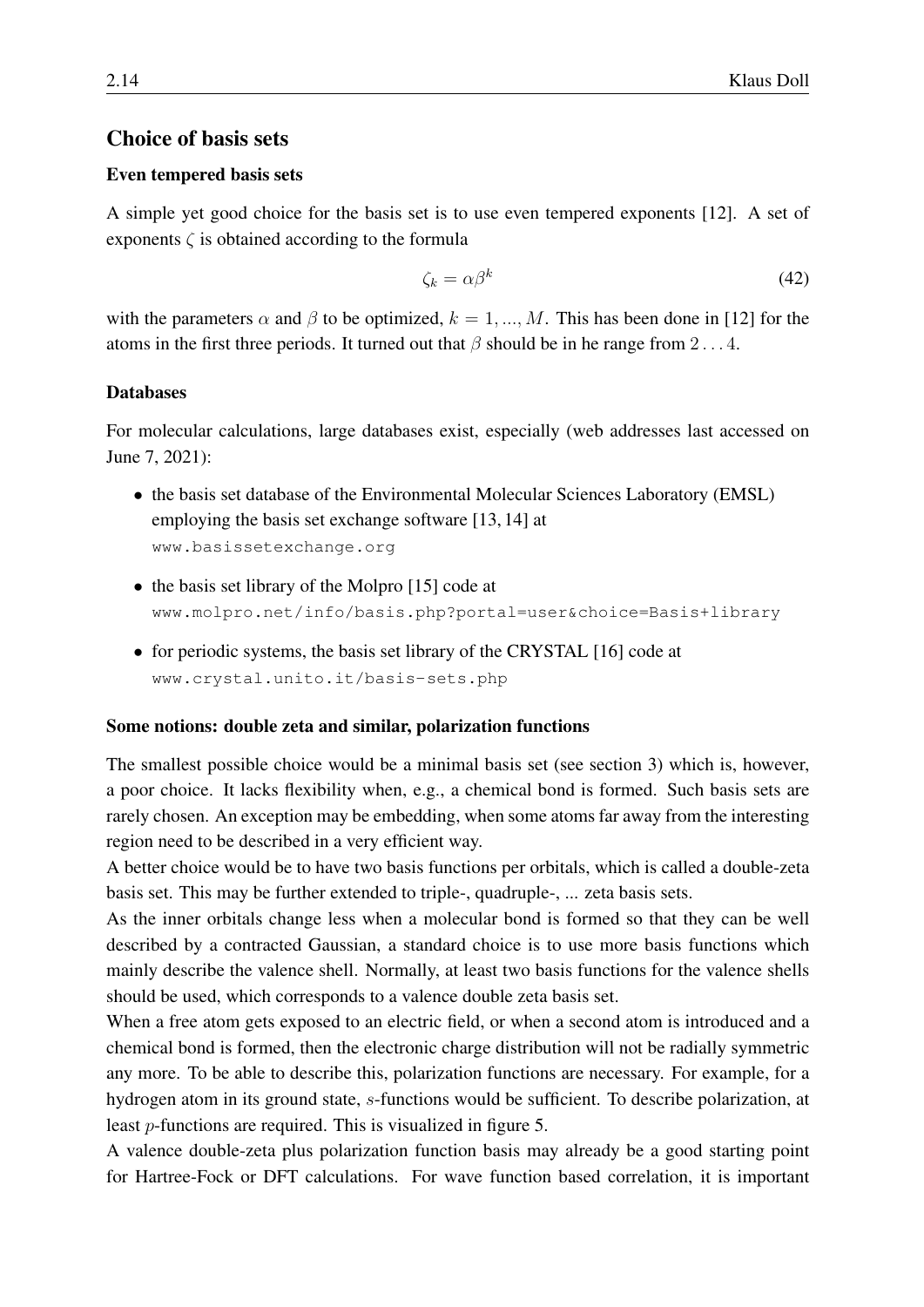

<span id="page-14-0"></span>Fig. 5: *An s function, which is always spherically symmetric (left); a* p *function in order to polarize the charge distribution (middle); and the two function added together, e.g. in response to an electric field (right).*

that excitations to unoccupied orbitals can be described. This requires in general much larger basis sets, with higher angular momenta and extra diffuse functions. A hierarchy of correlationconsistent basis sets has been developed and is continuously extended [\[17\]](#page-27-0).

### Recommendations

Various issues have to be considered when choosing the basis set:

- The basis set depends on the charge state of the atom. Negative ions have a larger radius than positive ions and thus require diffuse exponents (e.g. oxygen usually needs extra diffuse functions).
- Wave function based correlation calculations need (significantly) larger basis sets compared to Hartree-Fock of DFT calculations.
- Polarisation functions should usually be included.
- Different properties may require enlarged basis sets, e.g., higher angular momenta when polarizabilities are computed, or extra tight functions for properties near or at the nucleus.
- Diffuse exponents are important for the describing chemical bonds.
- Effective core potentials may be advantageous from the first row of transition metals on.

To test a basis set, one may compare selected properties (total energy, band structure, equilibrium geometry) with an enhanced basis set. The Mulliken population is computationally practically without cost, and may thus always be computed; it gives the occupancies of the individual basis functions and thus a possibility to judge the importance of the various functions.

An enormous variety of basis sets has been generated, and the names are not systematic. A way of characterizing the basis set is to count the number of uncontracted and contracted basis functions, and then label the basis with a name such as

$$
(10s4p)/[3s2p] \tag{43}
$$

While this is not unambiguous, it gives an idea of the size and quality of the basis set.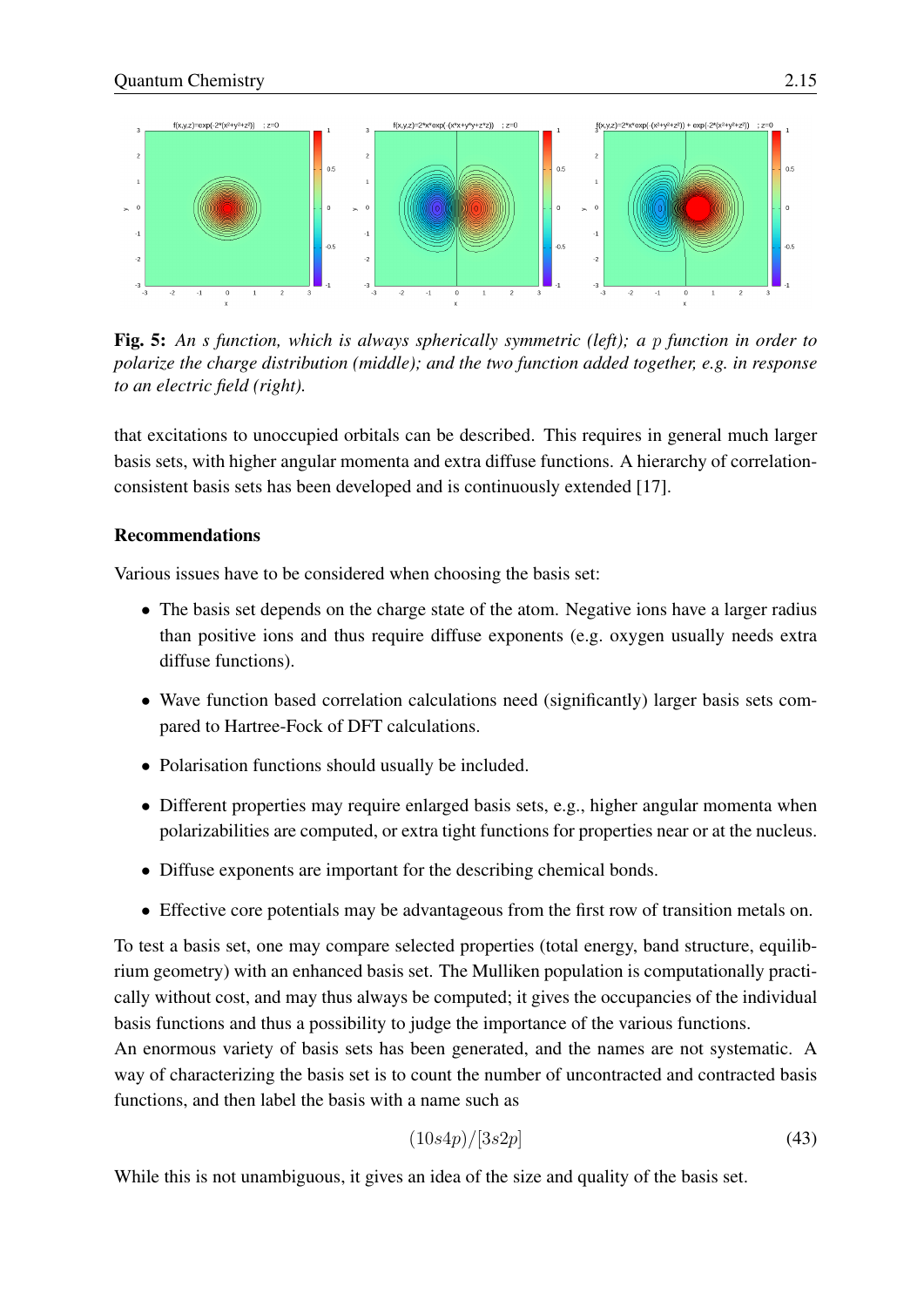## <span id="page-15-0"></span>7 Beyond Hartree-Fock: electron correlation

Up to now, the wave function based methods were restricted to using a single Slater determinant, i.e., the Hartree-Fock level. This however lacks electron correlation [\[18\]](#page-27-1): on the Hartree-Fock level, only the averaged position of the other electrons is considered; whereas the electrons interact with each other according to the actual position of the other electrons.

To describe this, more than one Slater determinant is required. Due to the variational principle, this will lower the energy: compared to the energy at the Hartree-Fock level, an additional contribution is obtained, the correlation energy. The correlation energy is only a small fraction of the total energy, and the computed energy thus changes by only a small amount. Nevertheless, the correlation energy is important to obtain correct values for energy differences, which affects, e.g., the binding energy, electron affinities, ionization potentials. In solids, the band gap depends strongly on electron correlation: band gaps on the Hartree-Fock level are usually largely overestimated, because, e.g., screening is not properly taken into account. As the correlation energy depends on the geometry, it will thus influence the equilibrium geometry.

Another fundamental problem of Hartree-Fock theory is that it gives a vanishing density of states for metals [\[19\]](#page-27-2).

Despite these problems of the Hartree-Fock approach, it is nevertheless of enormous importance, for several reasons: it is a mathematically clear theory, without unknown parameters. Moreover, it can be systematically improved. Systematic and controlled approaches usually start from the Hartree-Fock level, and with these post-Hartree-Fock methods, high accuracy is achieved.

### <span id="page-15-1"></span>7.1 Second Quantization

To describe excitations from a Slater determinant, it is more convenient to use second quantization. Here, excitations are described with creation and annihilation operators. Instead of a Slater determinant

$$
\Psi_{HF}(\vec{x}_1, ..., \vec{x}_N) = \frac{1}{\sqrt{N!}} \begin{vmatrix} \chi_1(\vec{x}_1) & \cdots & \chi_i(\vec{x}_1) & \cdots & \chi_N(\vec{x}_1) \\ \chi_1(\vec{x}_2) & \cdots & \chi_i(\vec{x}_2) & \cdots & \chi_N(\vec{x}_2) \\ \vdots & \vdots & \vdots & \vdots \\ \chi_1(\vec{x}_N) & \cdots & \chi_i(\vec{x}_N) & \cdots & \chi_N(\vec{x}_N) \end{vmatrix}
$$
\n(44)

we write

$$
|\Psi_{HF}\rangle = a_1^{\dagger} \cdots a_i^{\dagger} \cdots a_N^{\dagger} |0\rangle.
$$

 $a_i^{\dagger}$  $i<sub>i</sub>$  and  $a<sub>i</sub>$  are creation and annihilation operators for an electron in a molecular orbital i, with the anti-commutation relations

$$
\{a_i^{\dagger}, a_j\} = a_i^{\dagger} a_j + a_j a_i^{\dagger} = \delta_{ij} \text{ and } \{a_i^{\dagger}, a_j^{\dagger}\} = \{a_i, a_j\} = 0
$$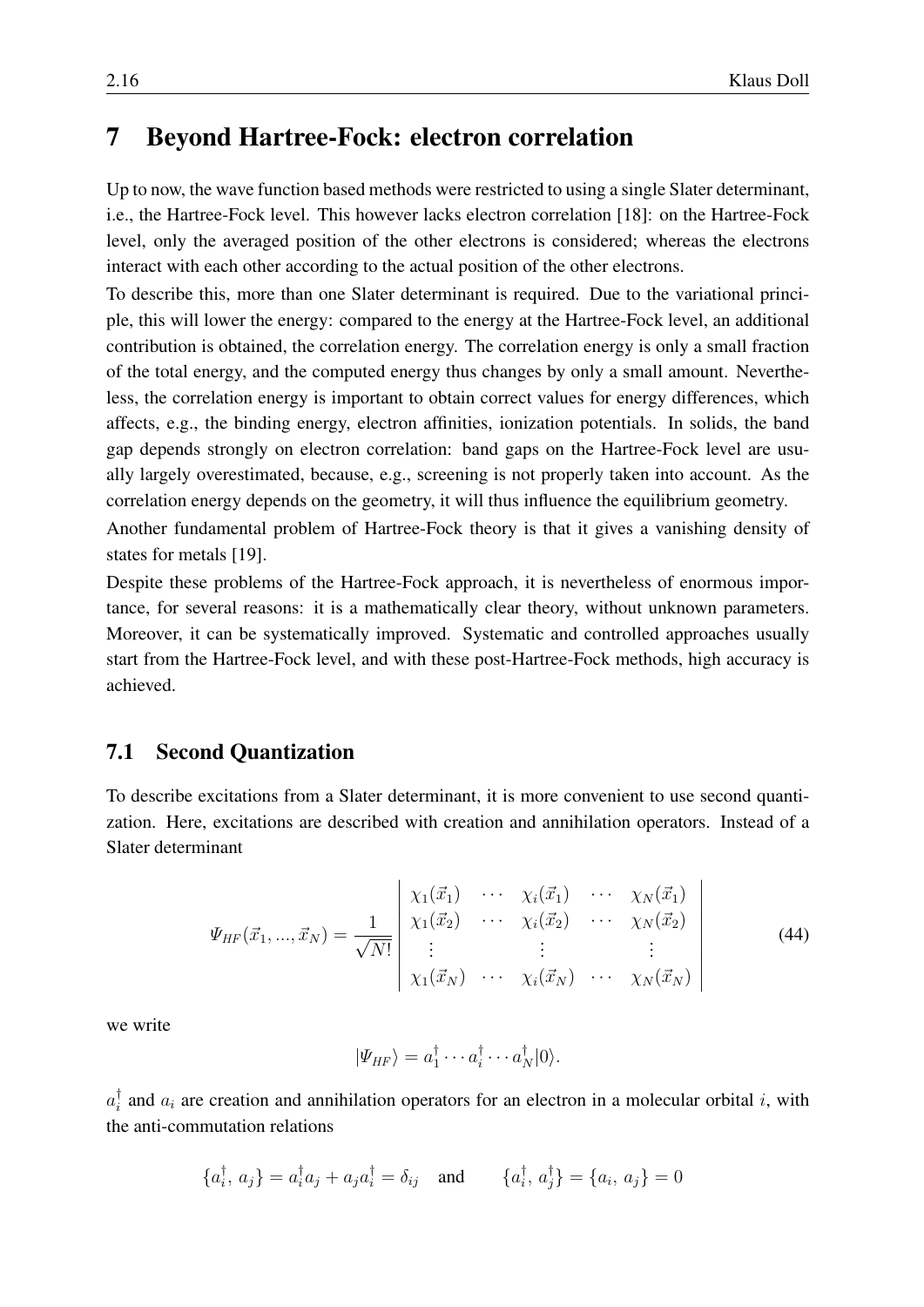A determinant of an excited state, with electron excited from orbital  $i$  into orbital  $a$ 

$$
\Psi_i^a(\vec{x}_1, ..., \vec{x}_N) = \frac{1}{\sqrt{N!}} \begin{vmatrix} \chi_1(\vec{x}_1) & \cdots & \chi_a(\vec{x}_1) & \cdots & \chi_N(\vec{x}_1) \\ \chi_1(\vec{x}_2) & \cdots & \chi_a(\vec{x}_2) & \cdots & \chi_N(\vec{x}_2) \\ \vdots & \vdots & \vdots & \vdots \\ \chi_1(\vec{x}_N) & \cdots & \chi_a(\vec{x}_N) & \cdots & \chi_N(\vec{x}_N) \end{vmatrix}
$$
\n(45)

can then be conveniently written in second quantization as

$$
|\Psi_i^a\rangle = a_a^\dagger a_i |\Psi_{HF}\rangle.
$$

Similarly, a two-fold excited state

$$
\Psi_{ij}^{ab}(\vec{x}_1,...,\vec{x}_N) = \frac{1}{\sqrt{N!}} \begin{vmatrix} \chi_1(\vec{x}_1) & \cdots & \chi_a(\vec{x}_1) & \cdots & \chi_b(\vec{x}_1) & \cdots & \chi_N(\vec{x}_1) \\ \chi_1(\vec{x}_2) & \cdots & \chi_a(\vec{x}_2) & \cdots & \chi_b(\vec{x}_2) & \cdots & \chi_N(\vec{x}_2) \\ \vdots & \vdots & \vdots & \vdots & \vdots \\ \chi_1(\vec{x}_N) & \cdots & \chi_a(\vec{x}_N) & \cdots & \chi_b(\vec{x}_N) & \cdots & \chi_N(\vec{x}_N) \end{vmatrix}
$$
(46)

becomes

$$
|\Psi_{ij}^{ab}\rangle = a_b^{\dagger} a_a^{\dagger} a_i a_j |\Psi_{HF}\rangle.
$$

Operators must have the same matrix elements in first and second quantization. This leads (see, e.g. [\[2\]](#page-26-7)) to the mappings

$$
H = H_1 + H_2 + H_{nn}
$$

with the one-electron part of the Hamiltonian in second quantization being given by

$$
H_1 = \sum_{pq} \langle \chi_p | h | \chi_q \rangle \, a_p^{\dagger} a_q
$$

and the corresponding expression for the two-electron part

$$
H_2 = \frac{1}{2} \sum_{pqrs} \left\langle \chi_p \chi_q \left| \frac{1}{r_{12}} \right| \chi_r \chi_s \right\rangle a_p^{\dagger} a_q^{\dagger} a_s a_r
$$

where the sums over  $p, q, r, s$  run over all spin orbitals, while the nuclear-nuclear repulsion  $H_{nn}$ is, of course, just a number, determined by the positions of the nuclei and their charges.

### <span id="page-16-0"></span>7.2 Wave function based correlation

#### Full configuration interaction

A wave function based approach to include correlation can now be expressed by adding all possible excited determinants, which corresponds to full configuration interaction (full CI),

$$
\Psi_{\text{full CI}} = \left(1 + \sum_{\substack{a \\ i}} t_a^i \, a_a^\dagger a_i + \sum_{\substack{a < b \\ i < j}} t_{ab}^{ij} \, a_b^\dagger a_a^\dagger a_i a_j + \sum_{\substack{a < b < c \\ i < j < k}} t_{abc}^{ijk} \, a_a^\dagger a_b^\dagger a_a^\dagger a_i a_j a_k + \dots \right) \left| \Psi_{HF} \right\rangle = \sum_{I} c_I \left| \Psi_I \right\rangle.
$$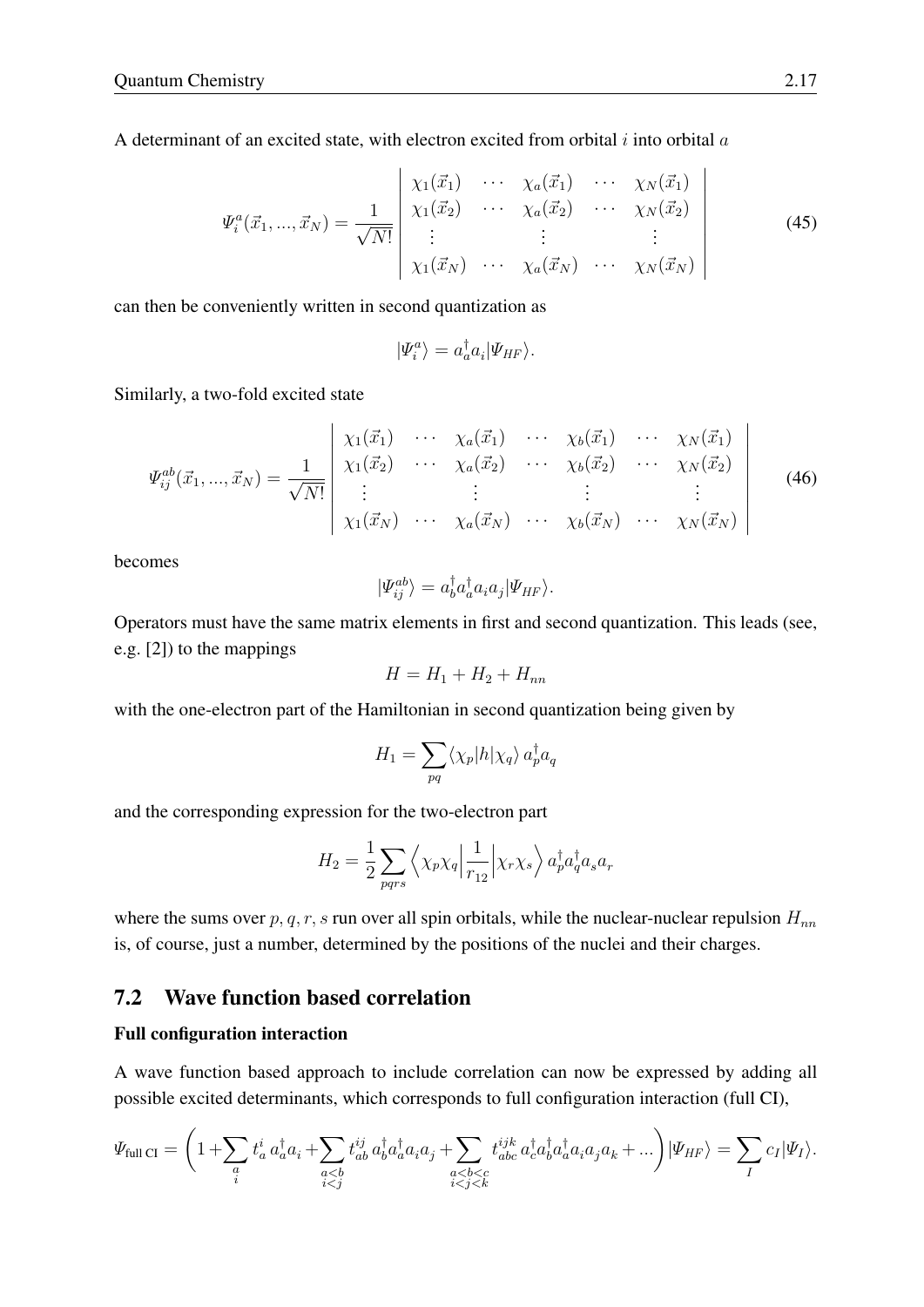The energy is obtained as

$$
E_{\text{full CI}} = \frac{\langle \Psi_{\text{full CI}} | H | \Psi_{\text{full CI}} \rangle}{\langle \Psi_{\text{full CI}} | \Psi_{\text{full CI}} \rangle}.
$$

This is normalized, variational, and size-consistent (see below). However, the computational effort is enormous, as a huge matrix has to be diagonalized in the end: From

$$
H|\varPsi_{\text{full CI}}\rangle = E|\varPsi_{\text{full CI}}\rangle
$$

it follows that for all  $\Psi_I$ , it must hold

$$
\langle \Psi_I | H - E_{\text{full CI}} | \Psi_{\text{full CI}} \rangle = 0
$$

This is an eigenvalue problem. The lowest eigenvalue corresponds to the ground state energy, and the higher eigenvalues correspond to energies of excited states. Due to the finite basis set, the energies are upper bounds of the exact eigen-energies of the corresponding Hamiltonian:  $E_n^{\text{exact}} \leq E_n^{\text{full CI}}.$ 

A general strategy in a CI calculation is to keep the low lying orbitals, the core orbitals, doubly occupied. This reduces the number of determinants without a great loss in accuracy.

#### Configuration interaction with single and double substitutions: CI(SD)

As full configuration interaction is usually too demanding, a restriction to wave functions with single and double substitutions is made instead

$$
|\varPsi_{\rm CI(SD)}\rangle=\bigg(1+\sum_{\substack{a\\i}}t_{a}^{i}\,a_{a}^{\dagger}a_{i}+\sum_{\substack{a
$$

and the energy is obtained as the expectation value

$$
E_{\text{CI}(\text{SD})} = \frac{\langle \Psi_{\text{CI}(\text{SD})} | H | \Psi_{\text{CI}(\text{SD})} \rangle}{\langle \Psi_{\text{CI}(\text{SD})} | \Psi_{\text{CI}(\text{SD})} \rangle}.
$$

This is again normalized and variational, but it is not size-consistent, as illustrated in figure [6:](#page-18-0) When the energy of two helium atoms at a very large distance is computed, then it should be the sum of the energy of the individual atoms. In two separate CI(SD) calculations for the atoms, all excitations are considered. In a single CI(SD) calculation for the supersystem of both atoms, not all excitations are considered: states where 3 or 4 electrons are excited are not considered. The sum of the energy of two separate CI(SD) calculations will thus be lower than the energy of a single CI(SD) calculation for the whole system. Thus, CI(SD) suffers from the size-consistency problem. The argument obviously holds for any truncated CI method, which only includes a finite number of excitations.

Besides, there are pathological cases such as  $H_2$  described by a restricted closed shell wave function. When the hydrogen atoms are pulled apart, this wave function does not allow the molecule to properly dissociate. In this case, Hartree-Fock is not size-consistent. We will, however, in the following, exclude these cases when discussing size-consistency.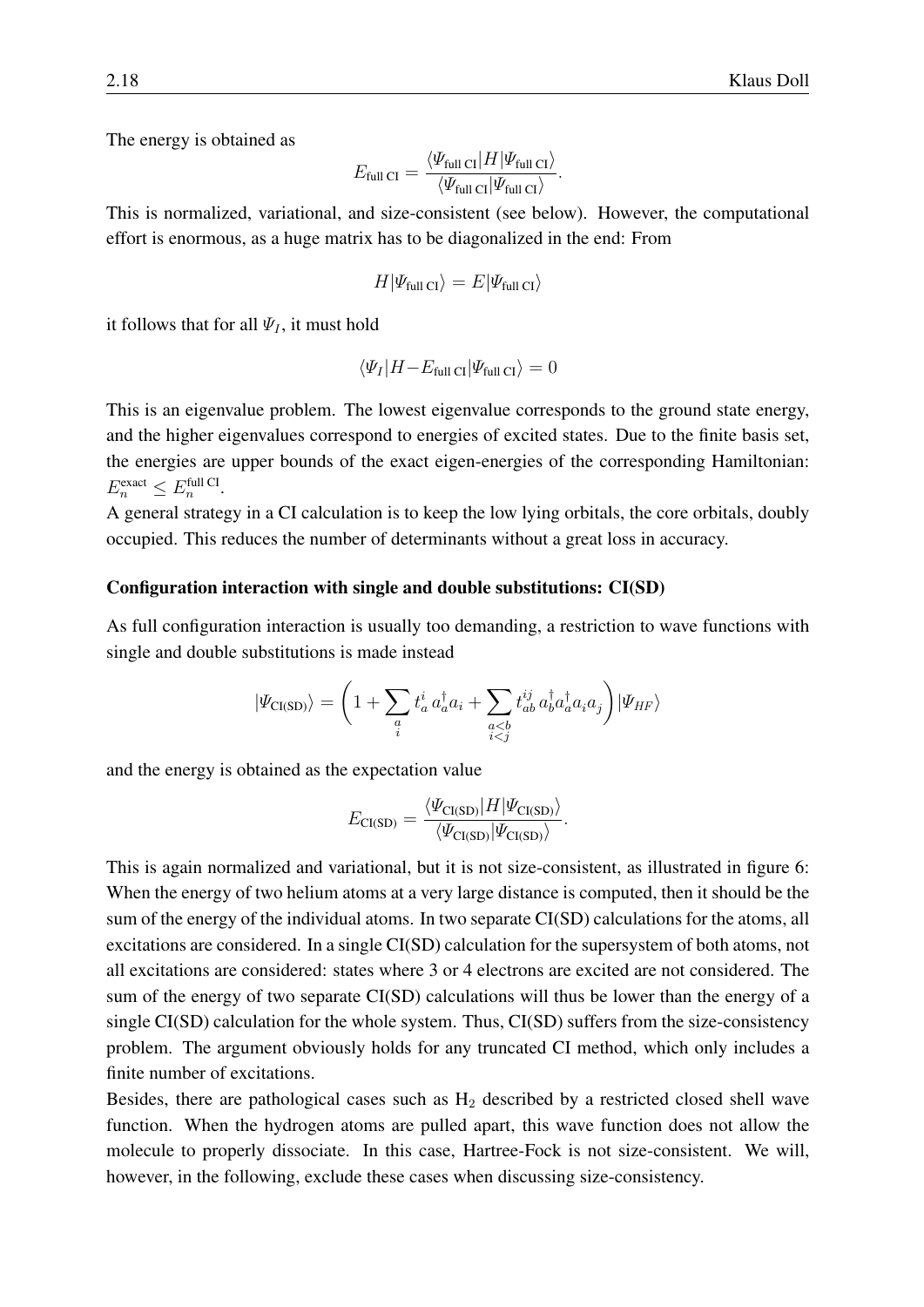

<span id="page-18-0"></span>Fig. 6: *Two helium atoms at a large distance, to illustrate the size-consistency problem.*

#### Coupled cluster

Because of the size-consistency problem, CI(SD) is not a popular method. Instead, coupled cluster methods based on an exponential ansatz are nowadays preferred

$$
|\Psi_{CCSD}\rangle = \exp\bigg(\sum_{\substack{a \\ i}} t_a^i \, a_a^\dagger a_i + \sum_{\substack{a < b \\ i < j}} t_{ab}^{ij} \, a_b^\dagger a_a^\dagger a_i a_j\bigg) |\Psi_{HF}\rangle = \exp(T) |\Psi_{HF}\rangle
$$

The above ansatz is labeled CCSD, coupled cluster with single and double substitutions. Since the exponential ensures that arbitrary powers of single and double substitutions are included, the approach is size consistent.

In coupled cluster methods, intermediate normalization is used:  $\langle \Psi_{HF} | \Psi_{CCSD} \rangle = 1$ . From  $H|\Psi_{CCSD}\rangle = E|\Psi_{CCSD}\rangle$ , the energy and the coefficients (amplitudes)  $t_a^i$ ,  $t_{ab}^{ij}$  are obtained

$$
\langle \Psi_{HF} | H - E | \Psi_{CCSD} \rangle = 0
$$
  

$$
\langle \Psi_i^a | H - E | \Psi_{CCSD} \rangle = 0
$$
  

$$
\langle \Psi_{ij}^{ab} | H - E | \Psi_{CCSD} \rangle = 0.
$$

The obtained coupled cluster energy is, however, not variational.

#### Møller-Plesset Perturbation theory,  $2^{nd}$  order: MP2

Perturbation theory is one of the methods frequently used to approximately solve the Schrödinger equation. It decomposes the full Hamiltonian H into an unperturbed part  $H_0$  and the remaining part  $H_1$ . Subsequently, the wave function and eigenvalues are expanded in a power series of a coupling parameter  $\lambda$ .

In MP2, the unperturbed Hamiltonian is chosen to be the Fock operator

$$
H = H_0 + H_1 = \sum_{i=1}^{N} f(i) = \sum_{i=1}^{N} (h(i) + v_{HF}(i))
$$

where  $h(i)$  is the one-electron part, i.e., kinetic energy and nuclear attraction. The  $0^{th}$  order wave function is thus the Hartree-Fock Slater determinant, equation [\(7\)](#page-4-3). The  $0^{th}$  order energy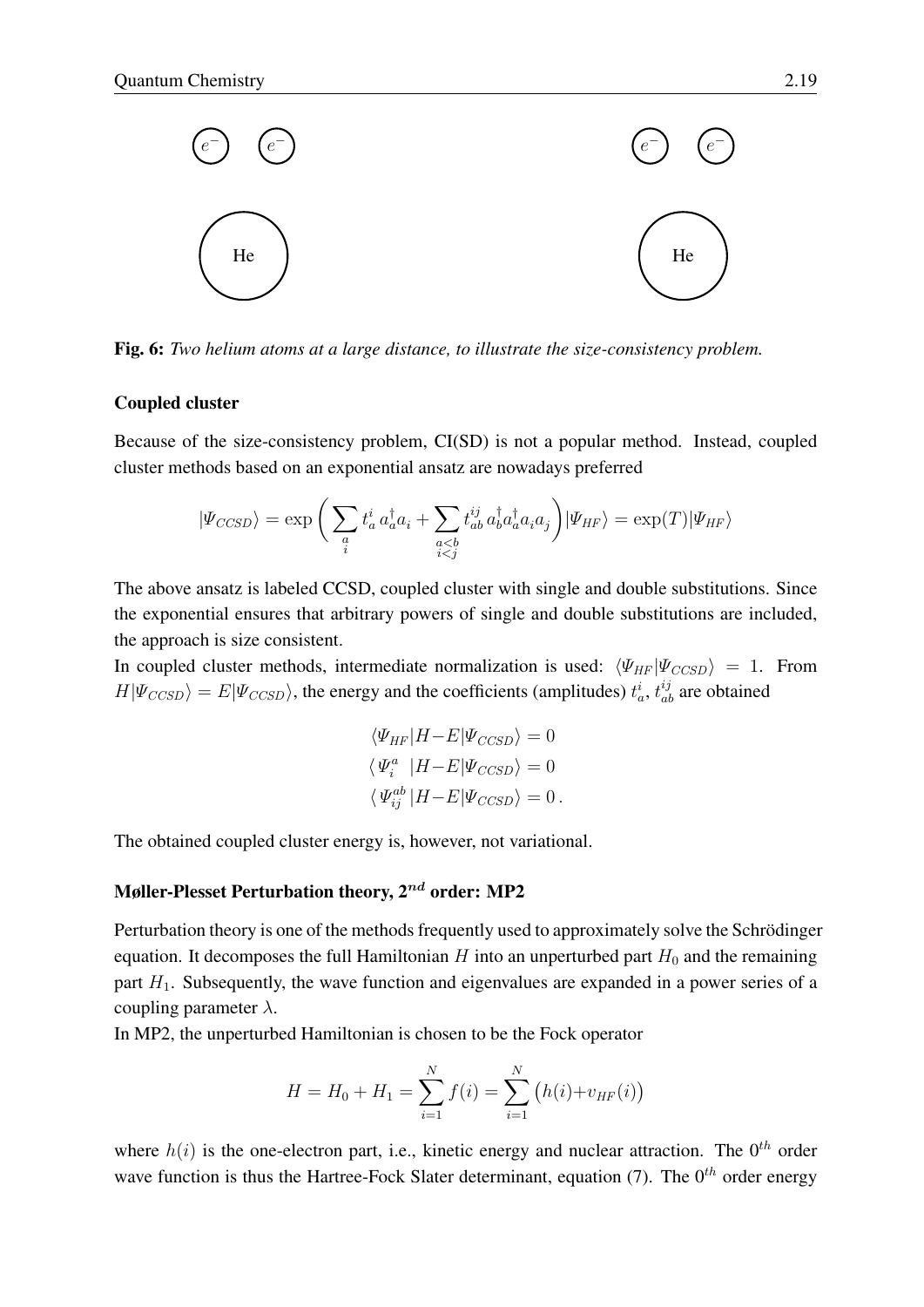is just the sum of the eigenvalues

$$
E_0 = \sum_{i=1}^N \varepsilon_i.
$$

The first order energy is obtained as the expectation value of the perturbation  $H_1$ 

$$
E_1 = \langle \Psi_0 | H_1 | \Psi_0 \rangle = \langle \Psi_0 | H - H_0 | \Psi_0 \rangle = E_{HF} - E_0.
$$

The sum of zeroth and first order energies is thus just the Hartree-Fock energy

$$
E_0+E_1=E_{HF}.
$$

The perturbation can be written as

$$
H_1 = \sum_{\substack{i,j=1 \ i
$$

The second order correction is obtained as

$$
E_{MP2} = -\sum_{a
$$

where  $a$  and  $b$  refer to unoccupied orbitals,  $k$  and  $l$  to occupied ones. MP2 is size-consistent, but not variational. Compared to CI(SD) or CCSD, MP2 is computationally cheap.

#### 7.2.1 Multi-configuration SCF (MCSCF)

In the case of (near-)degeneracies or low-lying excited states (usually occurring in strongly correlated systems), multi-configuration self-consistent field calculations may be a remedy. Here, a set of Slater determinants is used instead of just one

$$
|\Psi_{MCSCF}\rangle = \sum_{I} C_{I} |\Psi_{I}\rangle.
$$

The Slater determinants are from an active space

$$
|\Psi_I\rangle \in \left\{c_0|\Psi_{HF}\rangle \, , \, c_a^k|\Psi_k^a\rangle \, , \, c_{ab}^{kl}|\Psi_{kl}^{ab}\rangle \, , \, c_{abc}^{klm}|\Psi_{klm}^{abc}\rangle, \ldots\right\}.
$$

The coefficients c and some of the orbitals are optimized.

The active space and which orbitals are optimized is left to the user of the code, but determine the computational effort. MCSCF is good to treat static correlation effects, where static correlation means correlation due to (near-)degeneracies.

Electron correlation due to the Coulomb repulsion is in contrast called dynamical correlation. To describe dynamical correlation, excitations to many virtual orbitals are necessary, which is better done with configuration interaction.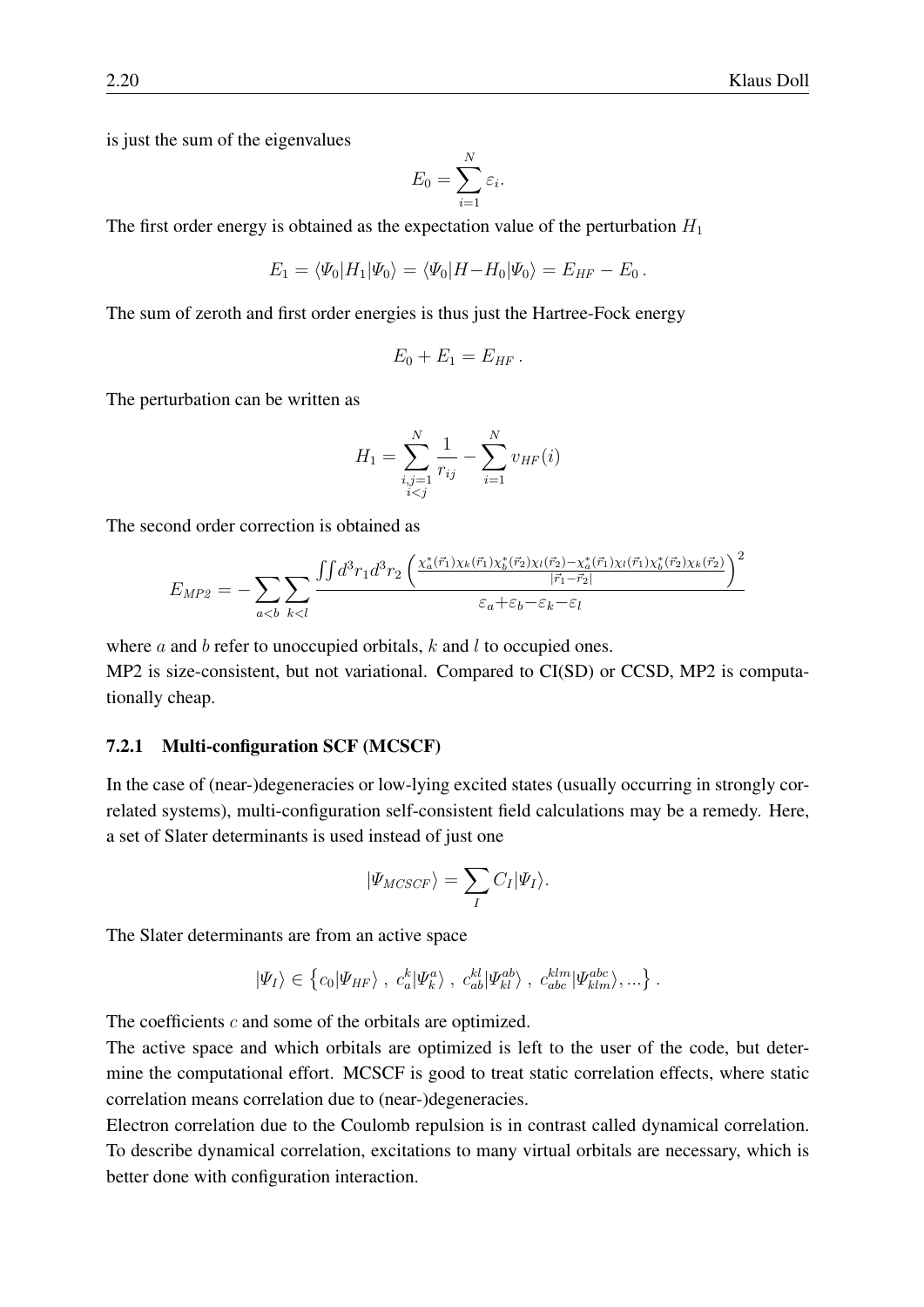Besides systems with low-lying excited states, MCSCF can also be used in the aforementioned case of the dissociation of  $H_2$ . With an MCSCF ansatz, two hydrogen atoms at large distance can be well described, and size-consistency achieved. Another example is the proper description of oxygen in its ground state: the *p*-occupancy is  $2p^4$ . A single Slater determinant with, e.g., an occupancy of  $p_x^2 p_y p_z$  would break the spherical symmetry. Such a wave function is not an eigenstate of  $L^2$ . To restore symmetry, a state-averaged calculation with 3 determinants  $(p_x^2 p_y p_z, p_x p_y^2 p_z, p_x p_y p_z^2)$  is performed in MCSCF.

MCSCF alone does usually not recover a large fraction of the correlation energy, as this would require an enormous active space. It is, however, able to provide better starting orbitals for a subsequent CI calculation.

#### Multi-reference configuration interaction (MRCI)

A powerful tool in these situations is to follow a multi-configuration self-consistent field calculation with a configuration interaction calculation, which is multi-reference CI

$$
|\Psi_{MRCI(SD)}\rangle = \left(1 + \sum_{ai} t_a^i a_a^\dagger a_i + \sum_{abij} t_{ab}^{ij} a_b^\dagger a_a^\dagger a_i a_j\right) |\Psi_{MCSCF}\rangle
$$

where the coefficients  $t$  are optimized.

#### Explicit correlation: F12

To take the electronic cusp condition (equation [\(36\)](#page-10-0)) into account, explicit correlation has been introduced by multiplying the wave function with a factor such as

$$
\left(1 - \frac{1}{\gamma} \exp\left(-\gamma |\vec{r}_1 - \vec{r}_2|\right)\right)
$$

This makes accurate calculations possible which would otherwise require very large basis sets. This is similar to Jastrow factors in quantum Monte Carlo. Explicit correlation was pioneered by Hylleraas [\[20\]](#page-27-3) in his treatment of the He atom, where he introduced an ansatz for the wavefunction depending on the distance  $|\vec{r}_1-\vec{r}_2|$ .

#### Local correlation schemes

Local correlation methods have become popular, to reduce the computational effort, and make schemes such as coupled cluster available for extended systems. One variant is based on pair natural orbitals [\[21\]](#page-27-4). Also, the treatment of correlation in periodic systems has been targeted with local methods, e.g., the incremental scheme [\[22,](#page-27-5) [23\]](#page-27-6).

## <span id="page-20-0"></span>8 Properties

After computing the total energy, calculating other properties is particularly interesting, as usually a comparison with the experiment can be made. The global minimum of the total energy as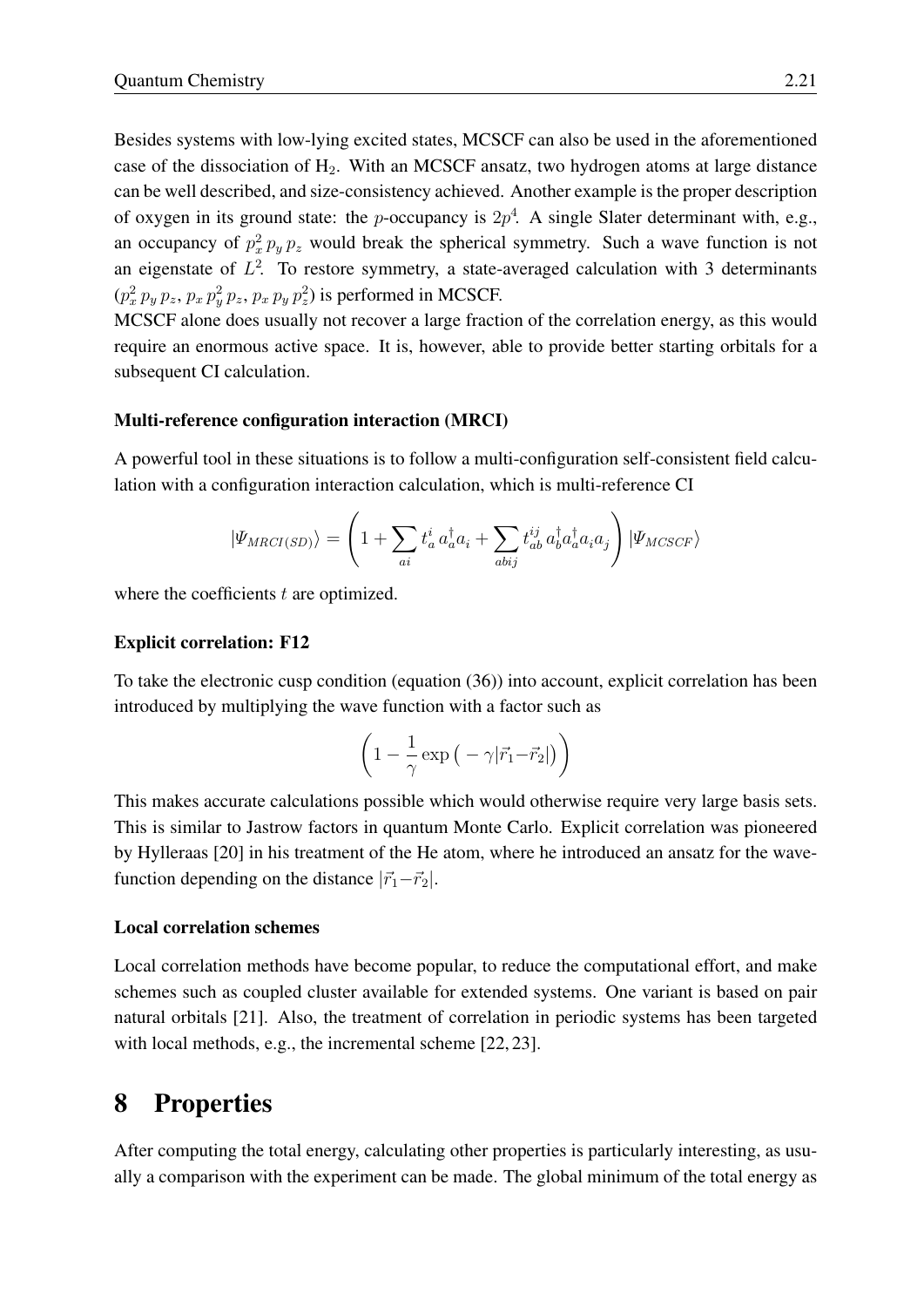a function of geometrical parameters gives the equilibrium geometry. Here, the first derivative of the energy with respect to nuclear positions is of great use. At the global minimum, second derivatives with respect to nuclear positions give the vibrational spectrum. Further derivatives are extremely useful, e.g., infrared intensities may be expressed as second derivatives, one derivative with respect to nuclear positions and one with respect to an external electric field, or Raman intensities as third derivatives, one derivative with respect to nuclear positions and two with respect to an external electric field.

As a whole, measurable properties may be expressed as derivatives with respect to electric field  $\vec{F}$ , magnetic field  $\vec{B}$ , nuclear magnetic moment  $\vec{I}$ , electron magnetic moment  $\vec{s}$ , or nuclear position  $\vec{R}$ , in such a way (see also the overview given in [\[3\]](#page-26-13))

$$
\frac{\partial^{n_F+n_B+n_I+n_s+n_R}E}{\partial \vec{F}^{n_F} \partial \vec{B}^{n_B} \partial \vec{I}^{n_I} \partial \vec{s}^{n_s} \partial \vec{R}^{n_R}}.
$$

These derivatives may be obtained analytically or numerically. Analytical gradients are often difficult to implement; however, once they are available, they are advantageous, as they are faster and have less numerical noise.

### <span id="page-21-0"></span>9 Examples

### Oxygen electron affinity

A challenging example is the calculation of the electron affinity of oxygen shown in table [1.](#page-21-1) High-level correlation calculations with extended basis sets are required to achieve good agreement with the experiment. Including triples perturbatively (marked with (T) ) is important to get close to the experimental value.

Note that on the Hartree-Fock level, even the sign is wrong. Importantly, the orbital eigenvalues of the occupied orbitals are negative which makes the calculation meaningful. This is in general not the case for density functional calculations: many functionals suffer from the drawback that the eigenvalues of occupied orbitals may be positive when an atom is negatively charged [\[24,](#page-27-7) [25\]](#page-27-8). Negative ions would be instable in such a case of positive orbital eigenvalues.

A similar comparison (various properties such as geometries, atomization energies, reaction enthalpies) for a set of molecules can be found in [\[2\]](#page-26-7).

| basis set          | method    |        |             |         |       |                          |
|--------------------|-----------|--------|-------------|---------|-------|--------------------------|
|                    | <b>HF</b> | CI(SD) | <b>CCSD</b> | CCSD(T) |       | $CCSD-F12$ $CCSD(T)-F12$ |
| aug-cc-pvdz        | $-0.493$  | 0.941  | 1.086       | 1.188   | 1.294 | 1.394                    |
| aug-cc-pvtz        | $-0.525$  | 1.016  | 1.185       | 1.335   | 1.299 | 1.445                    |
| aug-cc-pvqz- $f12$ | $-0.534$  | 1.068  | 1.245       | 1.410   | 1.303 | 1.465                    |
| aug-cc- $pv5z-f12$ | $-0.535$  | 1.084  | 1.264       | 1.431   | 1.298 | 1.464                    |
| numerical (MCHF)   | $-0.535$  |        |             |         |       |                          |

<span id="page-21-1"></span>Table 1: *Computed (with Molpro [\[15\]](#page-26-11) and MCHF [\[26\]](#page-27-9)) electron affinity of oxygen (in eV). The experimental value is 1.461 eV.*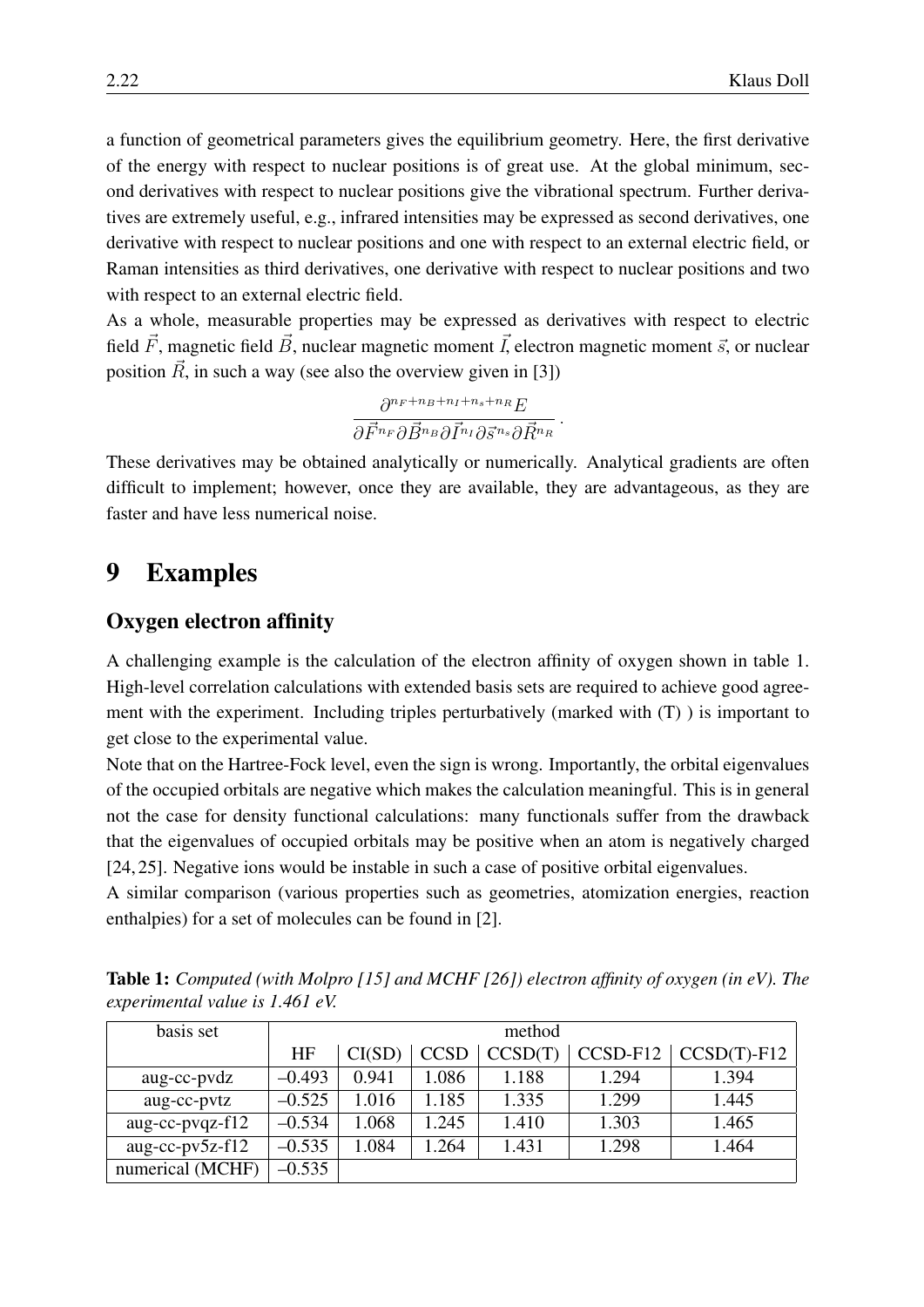

Fig. 7: *The molecule cytidine monophosphate; 35 atoms, 835 basis functions, PNO-LCCSD(T).*

## <span id="page-22-0"></span>Local correlation calculation

An example of today's state of the art is shown in figure [7.](#page-22-0) The molecule cytidine monophosphate (35 atoms, 168 electrons in total, 118 electrons correlated) is calculated at the level of PNO-LCCSD(T), with a cc-pV(T+d)Z basis set (835 contractions). PNO-LCCSD(T) means that pair natural orbitals are used for the correlation calculation, which is local coupled cluster (singles, doubles are fully, and triples perturbatively taken into account). The energy calculation with Molpro [\[15\]](#page-26-11) takes about 174 minutes on 12 cores. For comparison, a traditional CCSD calculation would not be feasible, or require enormous CPU time.

### Superexchange calculation

In the field of strong correlation, the *ab initio* calculation of magnetic coupling parameters is a challenging task. NiO is a prototype example. Here, two next-nearest neighboring Ni atoms couple antiferromagnetically via an oxygen atom (figure [8\)](#page-22-1).



<span id="page-22-1"></span>Fig. 8: *NiO: two nickel spins are marked with arrows. They couple antiferromagnetically via the oxygen atom in between.*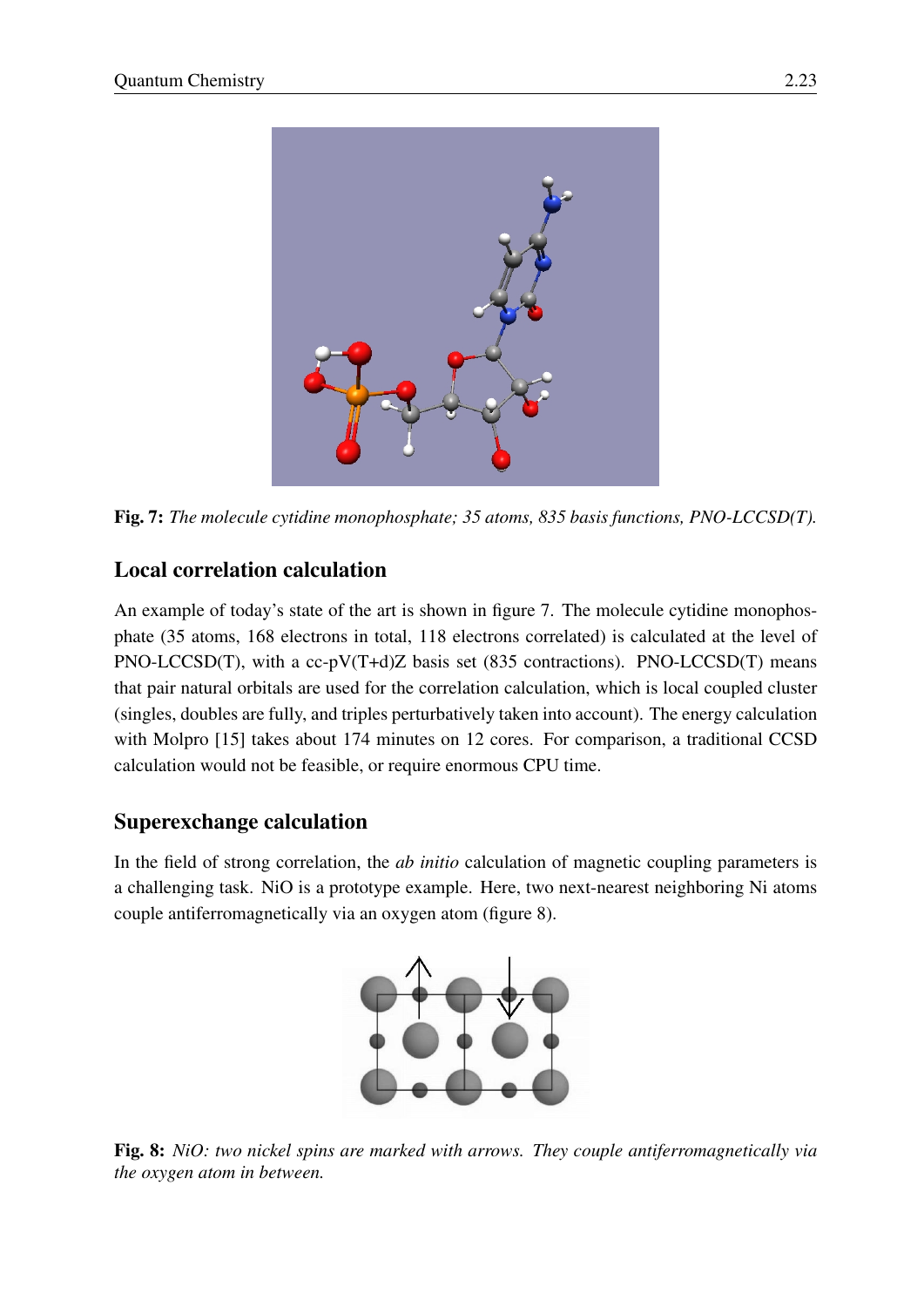

<span id="page-23-0"></span>Fig. 9: *NiO: spin densities in the ferromagnetic state, at the level of Hartree-Fock (top), B3LYP (middle), LDA (bottom). The same values of the contour lines are used in the three plots.*

Exchange couplings may be computed by calculating the energies of the ferromagnetic state and the antiferromagnetic state, and then fitting to a model Hamiltonian such as the Ising or Heisenberg model. The energy difference  $\Delta E$  will then be proportional to the number of neighbors z (i.e. the number of couplings), the spins on the two sites  $(S_1, S_2)$ , and the exchange coupling J, here  $\Delta E \sim zJS^2$  for the Ising model. This can be compared with experimental values for the Néel temperature.

Spin densities at the level of Hartree-Fock, the local density approximation (LDA), and the hybrid functional B3LYP are shown in figure [9.](#page-23-0) To emphasize the differences, the spin densities are shown for the ferromagnetic state.

Hartree-Fock theory leads to a rather localized spin density which is shown at the top of figure [9.](#page-23-0) The computed Ni magnetic moment is about  $1.9 \mu_{\rm B}$ . LDA shows a much more delocalized spin density, with a Ni magnetic moment of  $1.6 \mu_B$ . The hybrid functional B3LYP which has admixtures of Hartree-Fock and LDA is somewhere in between, with  $1.8 \mu_{\rm B}$ .

Due to the more delocalized spin density in B3LYP, and even more so in LDA, exchange couplings are much larger in magnitude. The computed superexchange value ranges from –5.4 meV (Hartree-Fock) and –29 meV (B3LYP) to –94 meV (LDA). This is thus an example where Hartree-Fock severely deviates due to the lack of correlation, and density functional theory produces results varying over a very wide range.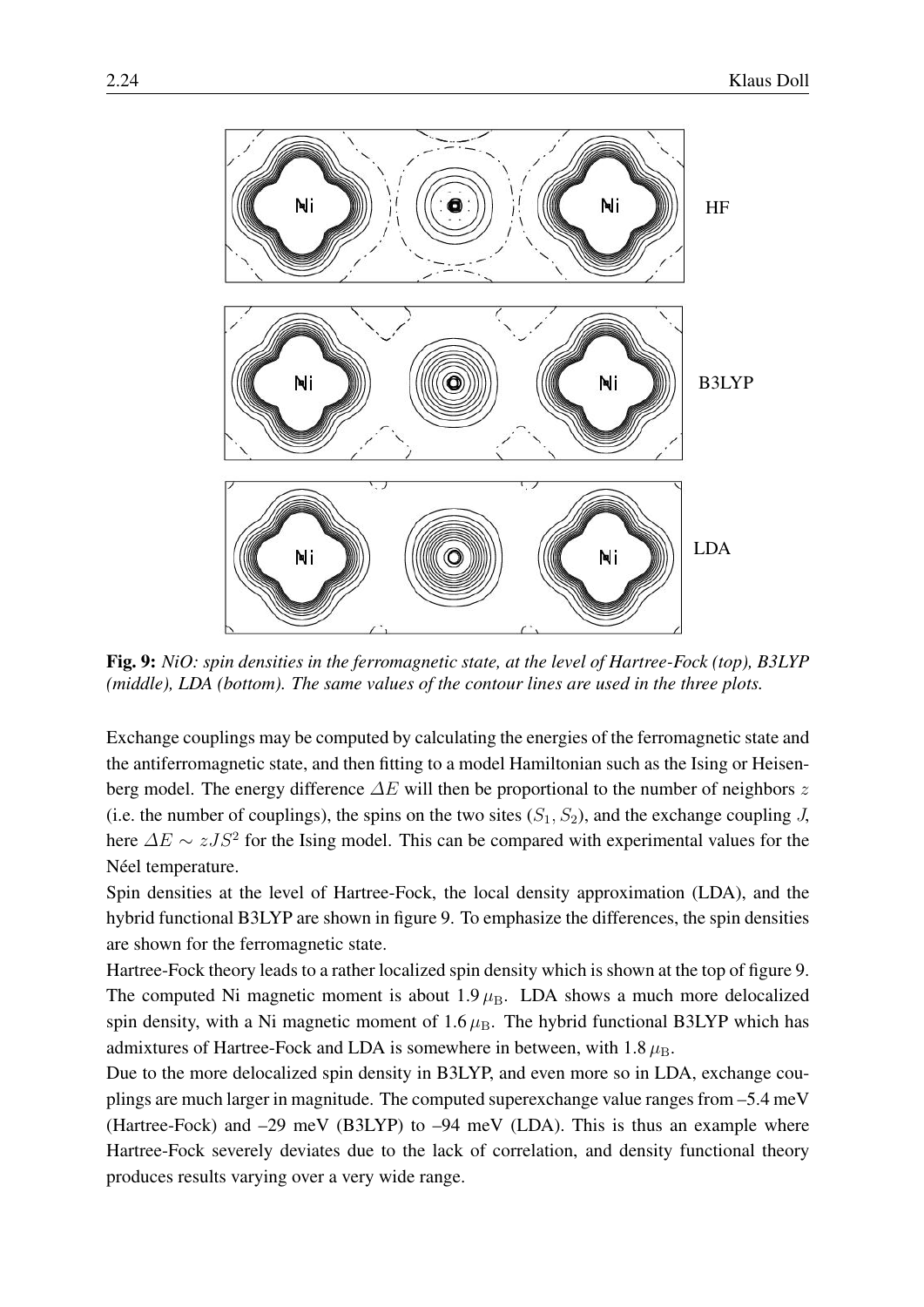

<span id="page-24-0"></span>Fig. 10: *The infrared spectrum of calcite: experimental (top), DFT with B3LYP (middle), Hartree-Fock (bottom).*

A controlled approach is possible by using a cluster and embedding it, to model the bulk. This way, calculations with molecular codes become feasible, and wave function based methods such as CASPT2 may be used. This gives better agreement with experiment  $(-20 \text{ meV})$ , with CASPT2 values in the range of about from  $-14$  to  $-17$  meV [\[27,](#page-27-10) [28\]](#page-27-11).

### Vibrational spectroscopy

We finish with another example from the solid state, is displayed in figure [10,](#page-24-0) computed with CRYSTAL [\[16\]](#page-26-12). The infrared spectrum of calcite  $(CaCO<sub>3</sub>)$  [\[29\]](#page-27-12) matches the experiment [\[30\]](#page-27-13) excellent at the DFT level, with the hybrid functional B3LYP. At the Hartree-Fock level, the agreement is less good, but still reasonable.

In general, geometries usually agree well with experiment in DFT. Vibrational frequencies deviate a bit more, but are still in good agreement with experiment. Also, IR and Raman intensities usually agree well. As wave function based correlation is not available for IR or Raman spectra of solids, it is state of the art to employ DFT. It is recommended to compare various functionals to have a band width of results. E.g., here and for many other materials, B3LYP works excellent, but there are exceptions such as the narrow band gap insulator FeSi where B3LYP strongly deviates from experiment, and even a simple LDA calculation performs much better. Calculated vibrational spectra have become a powerful tool, and computed IR and Raman spectra are now often used to complement experimental results.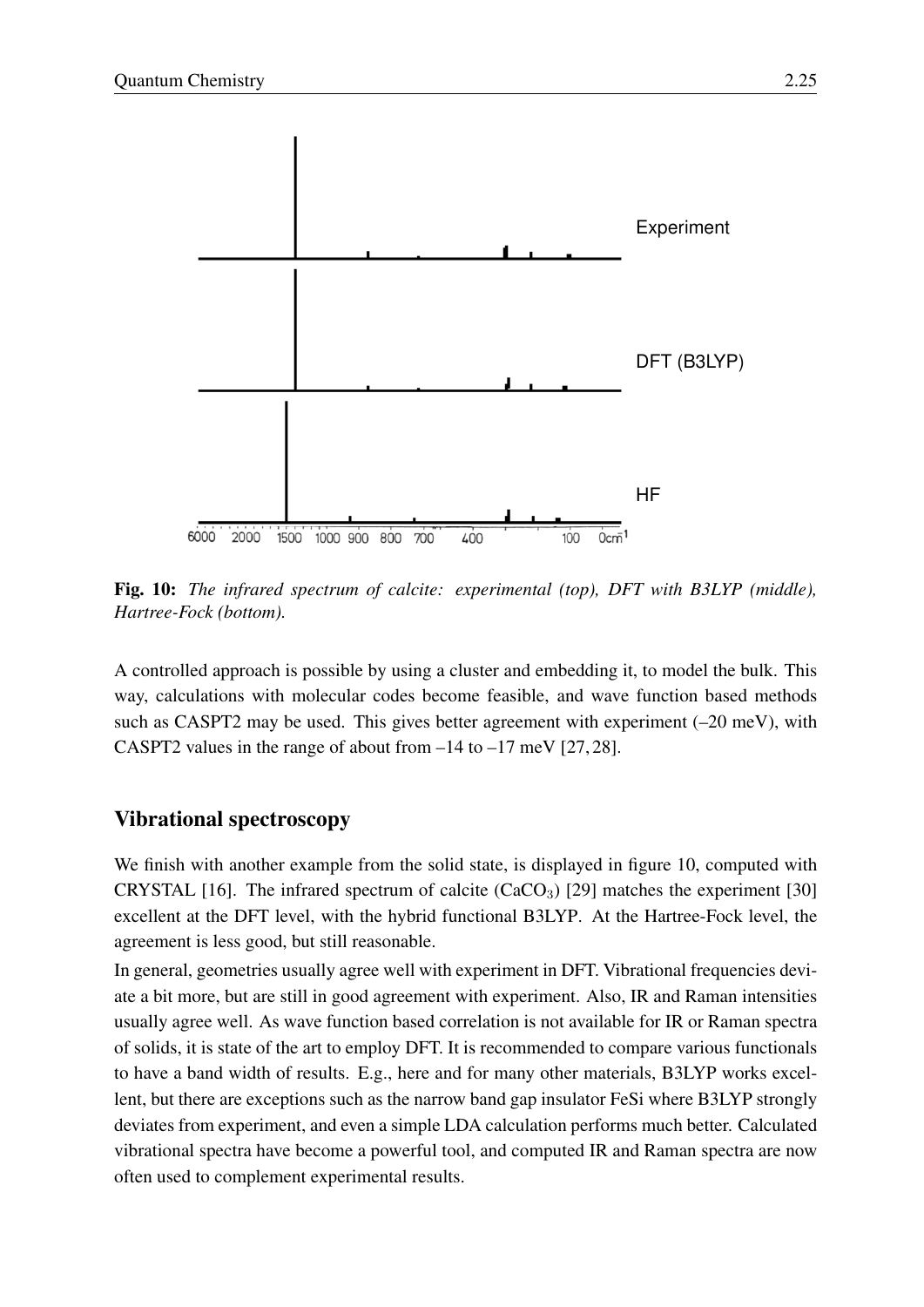## <span id="page-25-0"></span>10 Conclusion

Quantum chemical methods have gained enormously in importance in recent years, and their use has become more widespread. This is, on the one hand, due to the growth in computational resources. On the other hand, even traditional methods such as Hartree-Fock have been made significantly more efficient due to approximations in the integral calculation with density fitting. Also, new highly efficient methods to treat wave function based correlation have been introduced.

Programs have become user-friendly so that they may be handled by a broad community. Numerous properties may be computed, which has attracted great interest from experimentalists also, e.g., for infrared, Raman, and NMR spectroscopy. The codes have also grown enormously in size and complexity. Still, wave function based correlation, especially for periodic systems, remains one of the key challenges.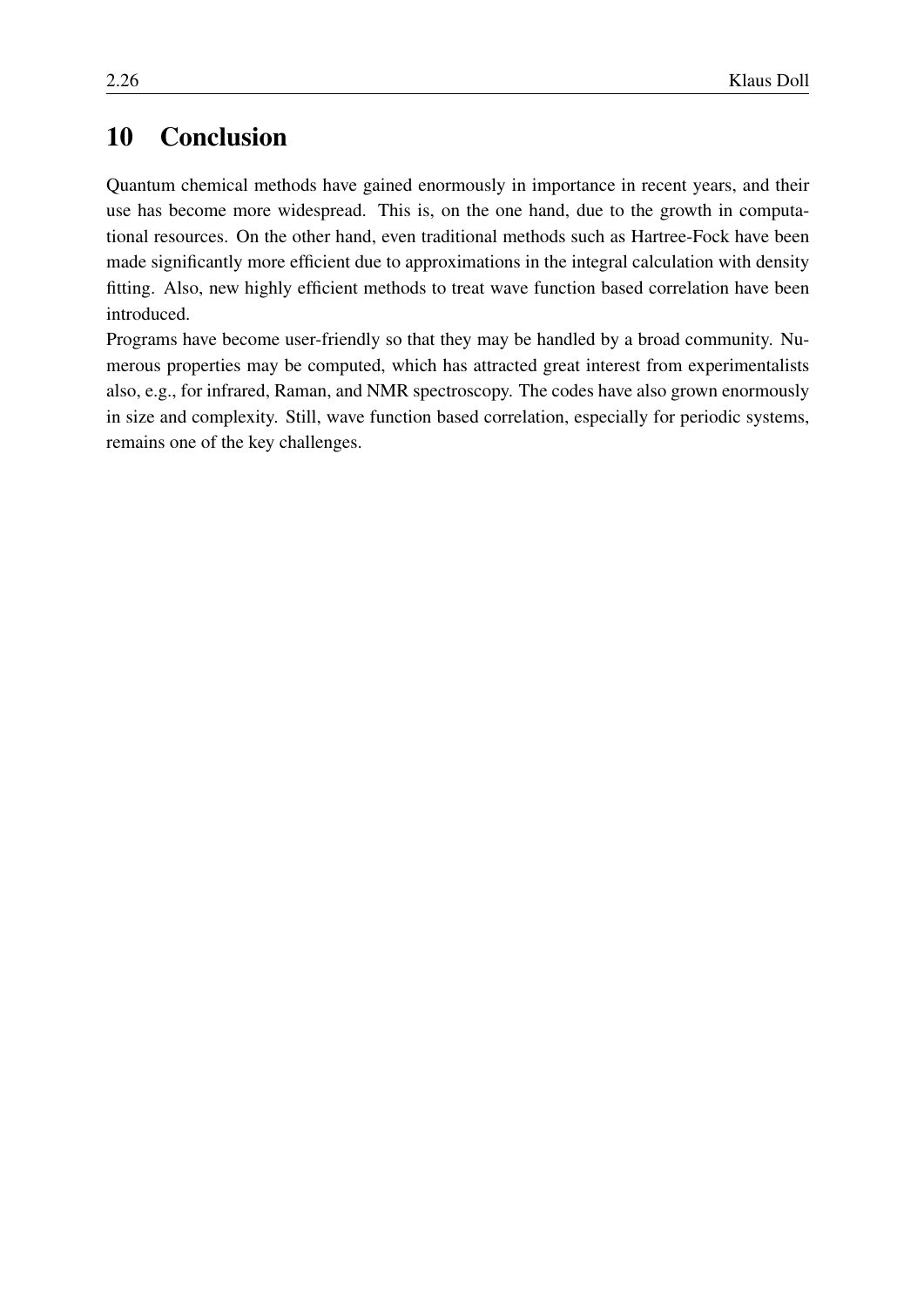## References

- <span id="page-26-0"></span>[1] A. Szabo and N.S. Ostlund: *Modern Quantum Chemistry* (McGraw-Hill, New York, 1989)
- <span id="page-26-7"></span>[2] T. Helgaker, P. Jørgensen, J. Olsen: *Molecular Electronic-Structure Theory* (Wiley, Chichester, 2000)
- <span id="page-26-13"></span>[3] F. Jensen: *Introduction to Computational Chemistry* (Wiley, Chichester, 2017)
- [4] Christopher J. Cramer: *Essentials of Computational Chemistry: Theories and Models* (Wiley, Chichester, 2004)
- [5] W.J. Hehre, L. Radom, P.v.R. Schleyer, and J.A. Pople: *Ab initio molecular orbital theory* (Wiley, New York, 1986)
- <span id="page-26-1"></span>[6] W. Kutzelnigg: *Einfuhrung in die Theoretische Chemie ¨* (Wiley-VCH, Weinheim, 2001)
- <span id="page-26-2"></span>[7] P. Hohenberg, W. Kohn, Phys. Rev. **136**, B 864 (1964)
- <span id="page-26-3"></span>[8] R. Jones, in: E. Pavarini and E. Koch (Eds.): *Topology, Entanglement, and Strong Correlations*, Reihe Modeling and Simulation, Vol. 10 (Forschungszentrum Jülich, 2020) <http://www.cond-mat.de/events/correl20>
- <span id="page-26-4"></span>[9] P. Pulay, Chem. Phys. Lett. 73, 393 (1980)
- <span id="page-26-5"></span>[10] W. Kohn, L.J. Sham, Phys. Rev. **140**, A 1133 (1965)
- <span id="page-26-6"></span>[11] E. Perlt (Ed.): *Basis Sets in Computational Chemistry*, Lecture Notes in Chemistry Vol. 107 (Springer, 2021)
- <span id="page-26-8"></span>[12] M.W. Schmidt and K. Ruedenberg, J. Chem. Phys. 71, 3951 (1979)
- <span id="page-26-9"></span>[13] D. Feller, J. Comp. Chem., **17**, 1571 (1996)
- <span id="page-26-10"></span>[14] K.L. Schuchardt, B.T. Didier, T. Elsethagen, L. Sun, V. Gurumoorthi, J. Chase, J. Li, and T.L. Windus, J. Chem. Inf. Model. 47, 1045, (2007)
- <span id="page-26-11"></span>[15] H.-J. Werner, P.J. Knowles, F.R. Manby, J.A. Black, K. Doll, A. Heßelmann, D. Kats, A. Kohn, T. Korona, D.A. Kreplin, Q. Ma, T.F. Miller III, A. Mitrushchenkov, ¨ K.A. Peterson, I. Polyak, G. Rauhut, and M. Sibaev, J. Chem. Phys. 152, 144107 (2020)
- <span id="page-26-12"></span>[16] R. Dovesi, V.R. Saunders, C. Roetti, R. Orlando, C.M. Zicovich-Wilson, F. Pascale, B. Civalleri, K. Doll, N.M. Harrison, I.J. Bush, Ph. D'Arco, M. Llunell, M. Causa,` Y. Noël, L. Maschio, A. Erba, M. Rérat, S. Casassa CRYSTAL 2017 User's Manual, University of Torino, Torino (2017)